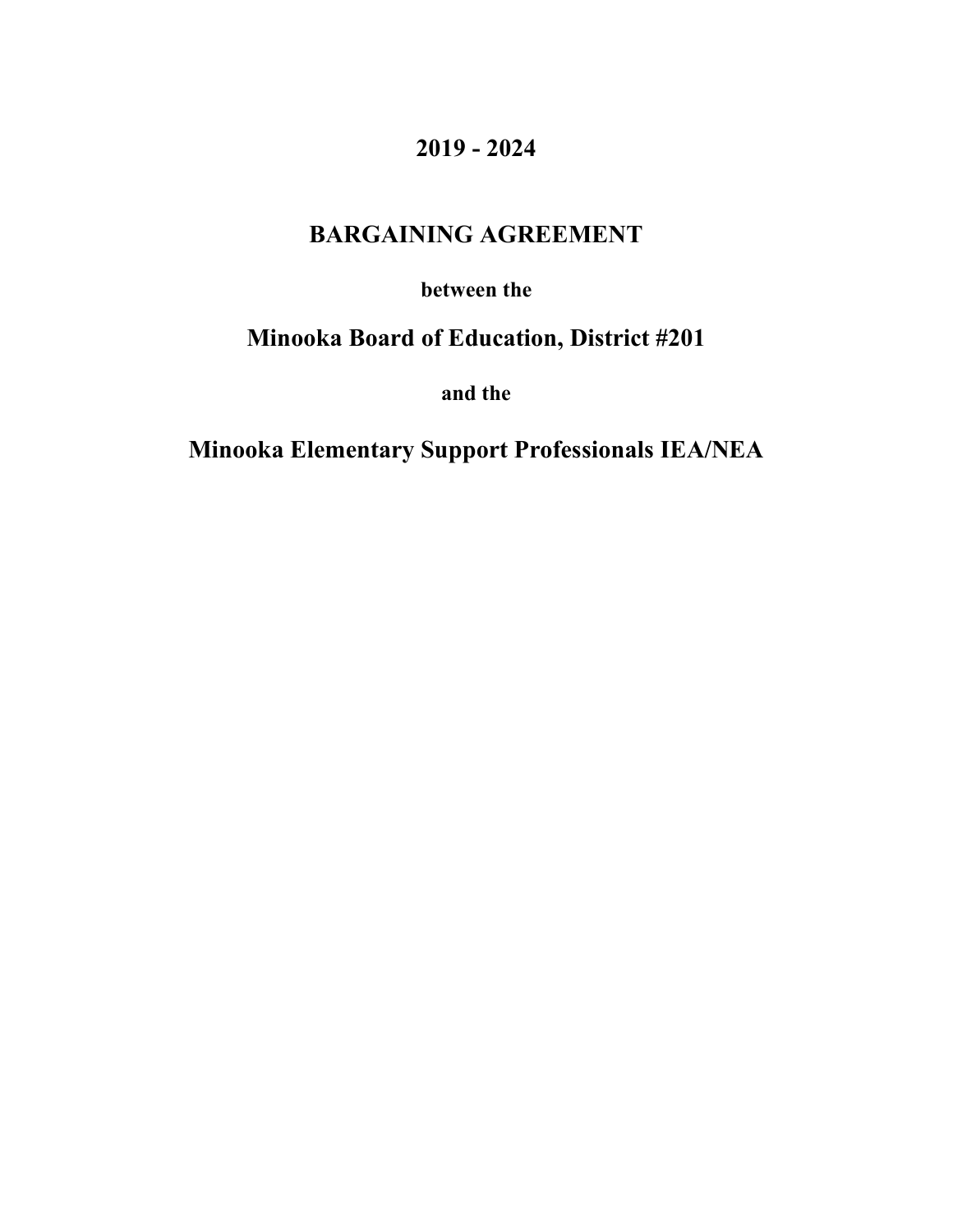# TABLE OF CONTENTS

|              | Page |
|--------------|------|
|              |      |
|              |      |
| Section 1.02 |      |
|              |      |
|              |      |
|              |      |
|              |      |
|              |      |
|              |      |
|              |      |
|              |      |
|              |      |
|              |      |
|              |      |
|              |      |
|              |      |
|              |      |
|              |      |
|              |      |
|              |      |
|              |      |
|              |      |
| Section 5.04 |      |
| Section 5.05 |      |
|              |      |
|              |      |
|              |      |
|              |      |
|              |      |
|              |      |
|              |      |
|              |      |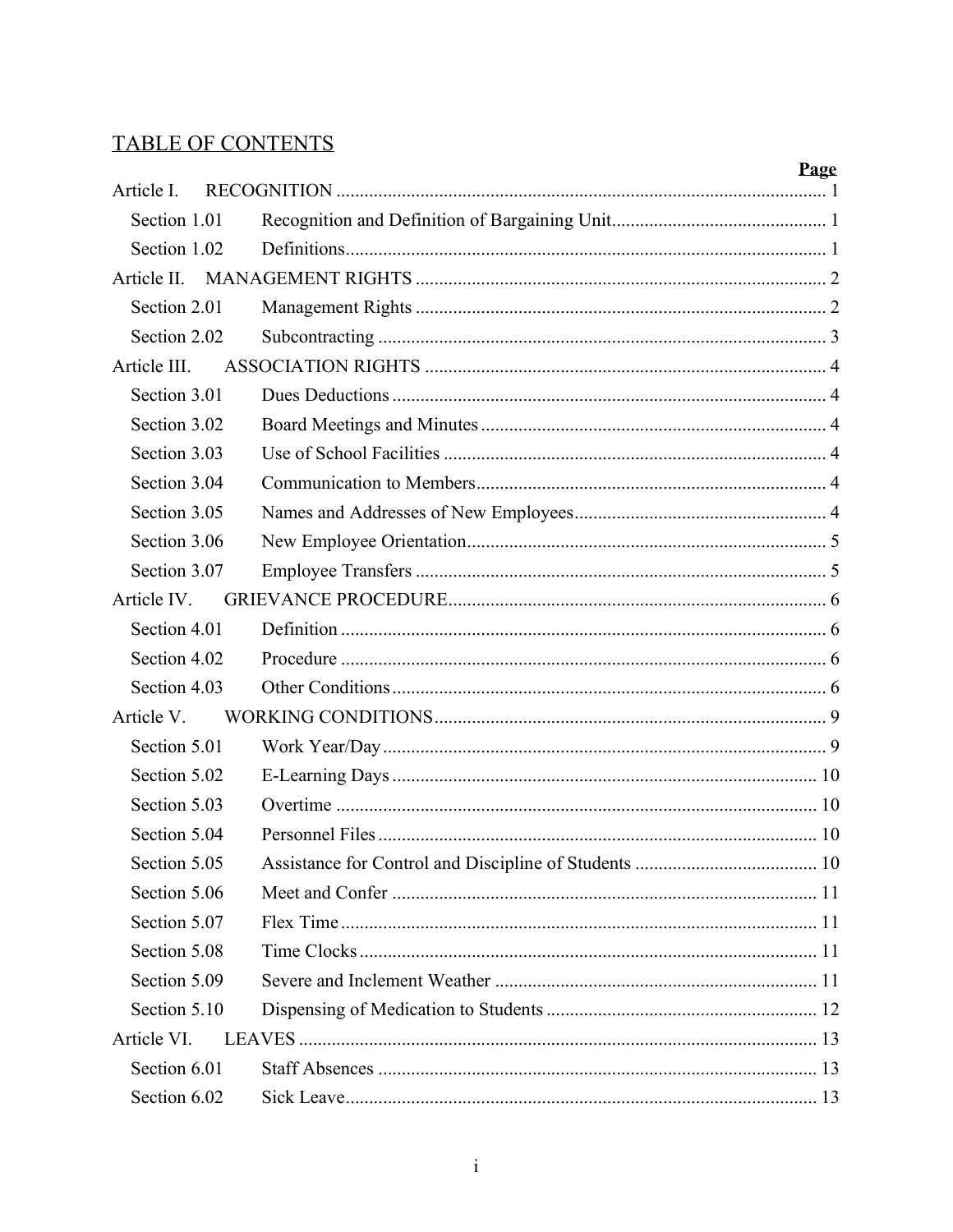| Section 6.03  |  |
|---------------|--|
| Section 6.04  |  |
| Section 6.05  |  |
| Section 6.06  |  |
| Section 6.07  |  |
| Section 6.08  |  |
| Section 6.09  |  |
| Article VII.  |  |
| Section 7.01  |  |
| Section 7.02  |  |
| Section 7.03  |  |
| Section 7.04  |  |
|               |  |
| Section 8.01  |  |
| Section 8.02  |  |
| Section 8.03  |  |
| Section 8.04  |  |
| Section 8.05  |  |
| Section 8.06  |  |
| Article IX.   |  |
| Section 9.01  |  |
| Section 9.02  |  |
| Section 9.03  |  |
| Section 9.04  |  |
| Article X.    |  |
| Section 10.01 |  |
| Section 10.02 |  |
| Article XI.   |  |
| Section 11.01 |  |
| Section 11.02 |  |
| Section 11.03 |  |
| Section 11.04 |  |
| Section 11.05 |  |
| Section 11.06 |  |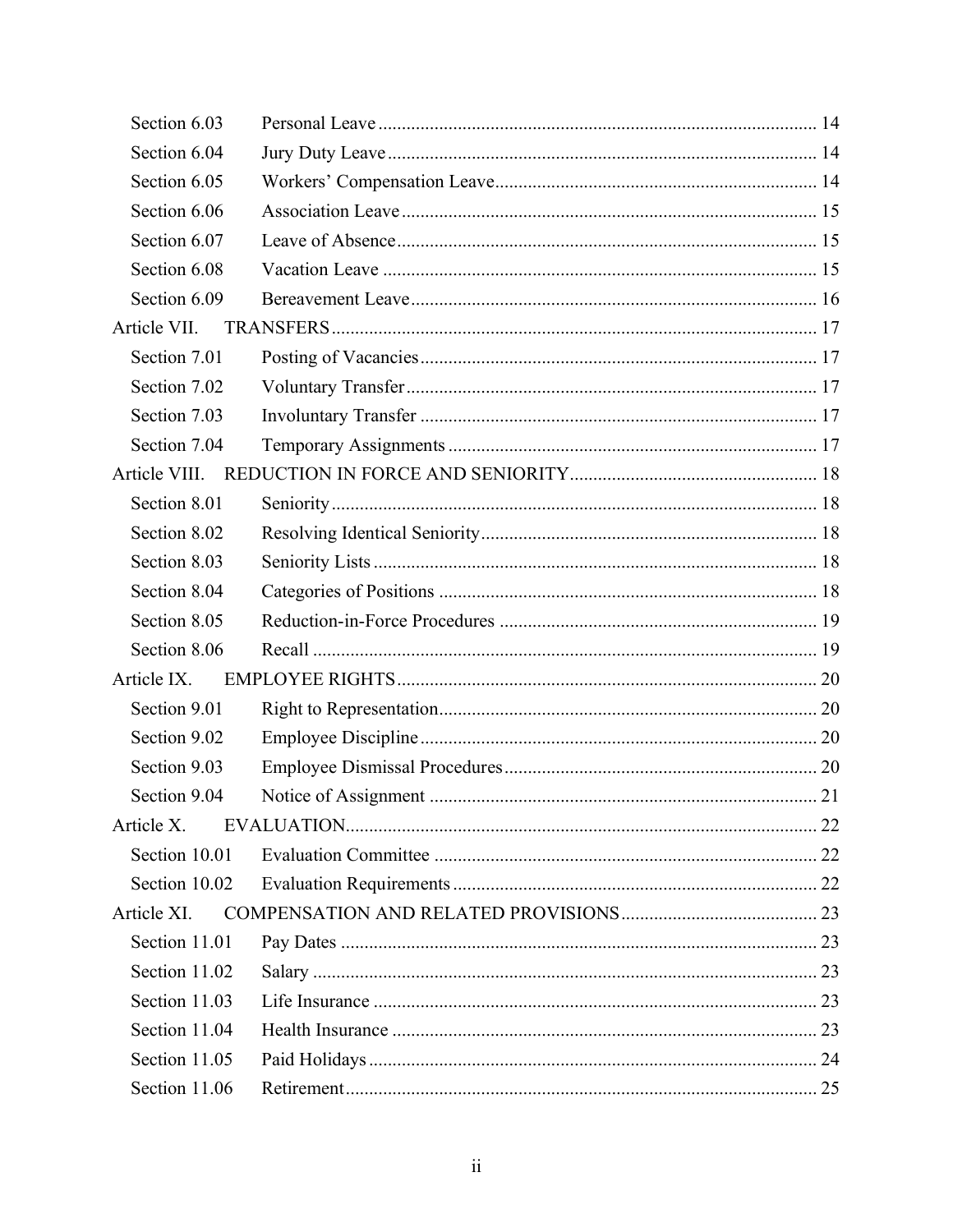| Section 12.01 |                                                            |  |
|---------------|------------------------------------------------------------|--|
| Section 12.02 |                                                            |  |
| Section 12.03 |                                                            |  |
| Section 12.04 |                                                            |  |
| Section 12.05 |                                                            |  |
| Section 12.06 |                                                            |  |
|               | APPENDIX A - STARTING HOURLY RATES AND ANNUAL COMPENSATION |  |
|               |                                                            |  |
|               |                                                            |  |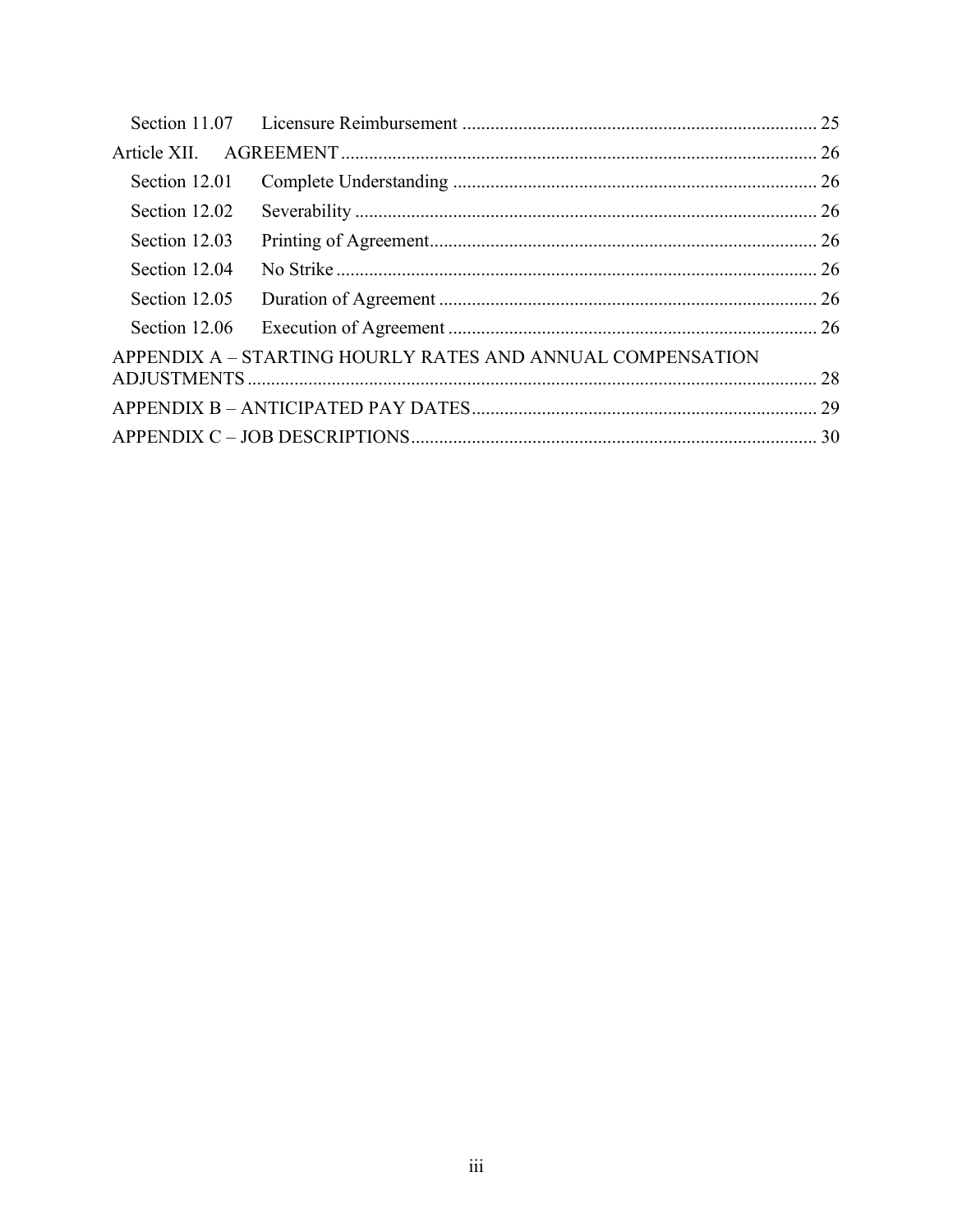**THIS AGREEMENT** entered into on the 18th day of November, 2019 by and between the Board of Education of Minooka School District No. 201, Grundy, Will, and Kendall Counties in the State of Illinois, and the Minooka Elementary Support Professionals, IEA-NEA as follows:

# **Article I. RECOGNITION**

#### <span id="page-4-1"></span><span id="page-4-0"></span>**Section 1.01 Recognition and Definition of Bargaining Unit**

The Board of Education of Minooka School District #201, Grundy, Will and Kendall Counties, Illinois (hereinafter referred to as the "Board") recognizes the Minooka Elementary Support Professionals, IEA/NEA (hereinafter referred to as the "Association") as the sole and exclusive bargaining representative for all support staff regularly employed in the positions of secretaries, clerical employees, custodians, aides, teacher associates, technology associates, nurses and food service. Excluded are any employees who regularly work less than twenty (20) hours per week, the Secretary to the Superintendent, the Secretary to the Assistant Superintendent for Instruction, Bookkeeper, Food Service Supervisor, District Maintenance and Property Services Manager and all supervisors, managers confidential and short-term employees as defined in the Illinois Educational Labor Relations Act.

#### <span id="page-4-2"></span>**Section 1.02 Definitions**

Employee—The term employee when used hereinafter in this Agreement shall refer to all Employees covered by this Agreement, except as otherwise specified in this Agreement or as provided below.

Full-time—An Employee shall be considered full-time if he/she is regularly employed 37  $\frac{1}{2}$  hours per week.

Part-time—An Employee shall be considered part-time if he/she is regularly employed for at least 20 hours per week but less than 37 ½ hours per week.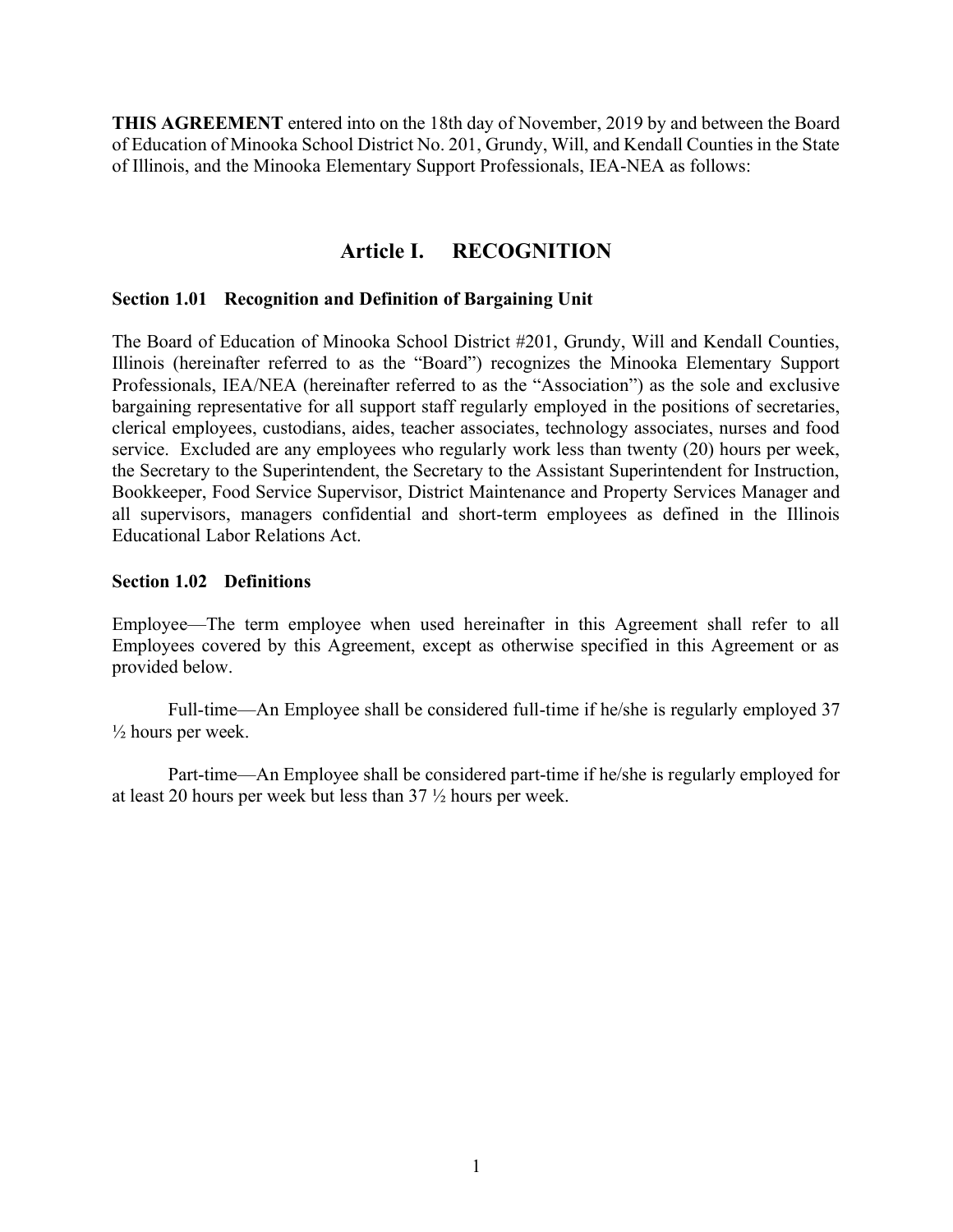# <span id="page-5-0"></span>**Article II. MANAGEMENT RIGHTS**

### <span id="page-5-1"></span>**Section 2.01 Management Rights**

The Board, on its own behalf and on behalf of the electors of the District, hereby retains and reserves unto itself, without limitation, all powers, rights, authority, duties and responsibilities conferred upon and vested in it by law, including, but without limiting the generality of the foregoing right:

- 1. To the executive management organization and administrative control of the District and its properties and facilities, and the activities of its employees;
- 2. To direct the work of its employees, determine the time and hours of operation, except as limited by the specific terms of this agreement;
- 3. To determine the kinds and levels of services to be provided and the methods and means of providing those services including entering into contracts with private vendors for services, except as limited by the specific terms of this agreement;
- 4. To hire all employees, and, subject to the provisions of law, to determine their qualifications and the conditions for their continued employment, discipline, dismissal or demotion; and to promote, assign, and transfer all such employees, except as limited by the specific terms of this agreement. It is mutually agreed that in order to achieve the learning objectives established by the Board, the classrooms must be staffed by competent, professional employees;
- 5. To establish educational policies, goals and objectives; to insure rights and educational opportunities of students to determine staffing patterns; to determine the number and kinds of personnel required in order to maintain the efficiency of District operations;
- 6. To build, move or modify facilities; establish budget procedure and determine budgetary allocation; determine the methods of raising revenue; and take action on any matter in the event of an emergency;
- 7. To be involved in negotiations during the life of this Agreement on the impact of any permissible management action; and
- 8. This list is not meant to be exclusive or to limit the Board's powers but such is merely an illustration of the Board's management abilities and rights;
- The exercise of the foregoing powers, rights, authority, duties and responsibilities by the Board in the adoption of policies, rules, regulations and practices in furtherance thereof, and the use of judgment and discretion in connection therewith, shall be limited only by the specific and express terms of this Agreement.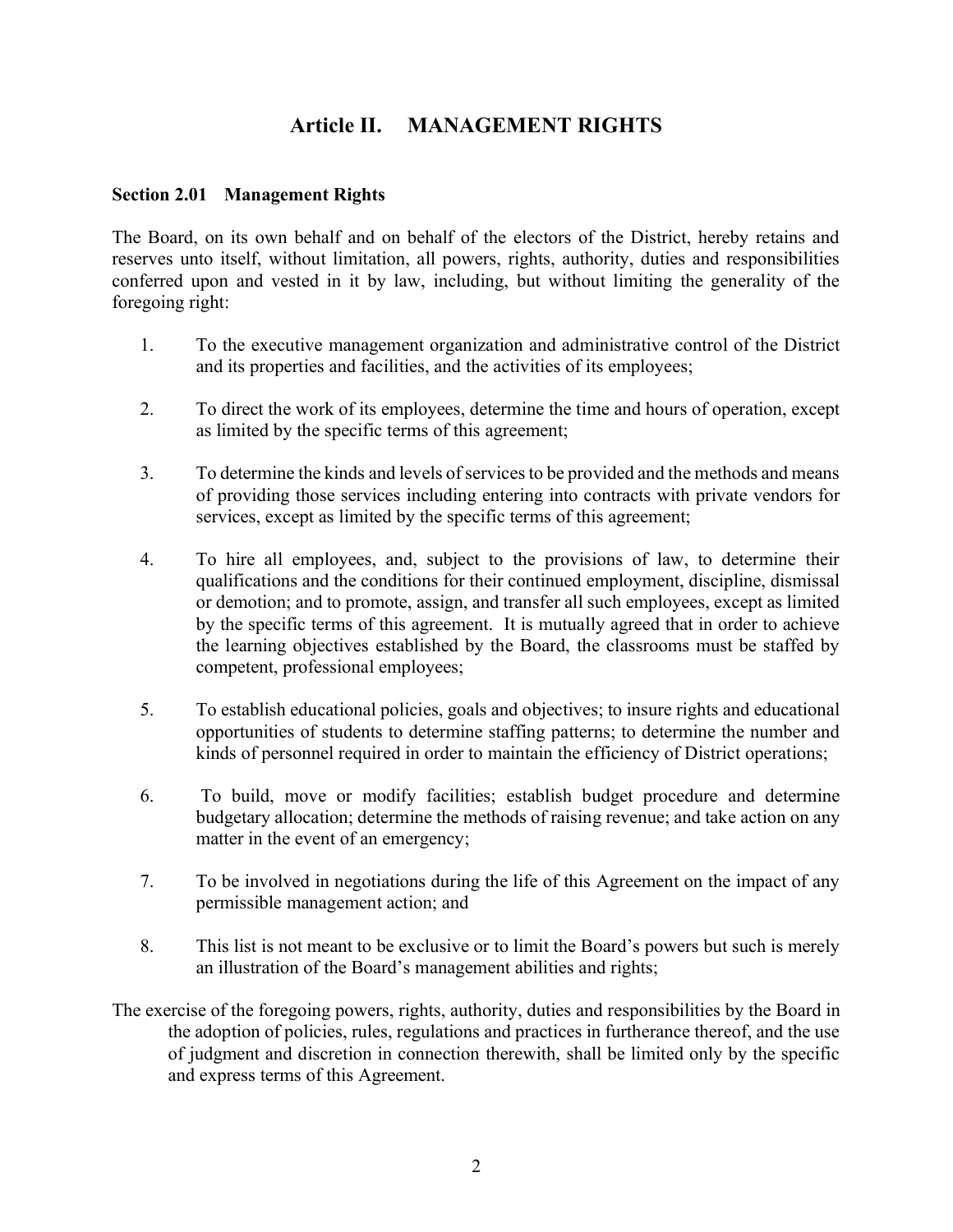# <span id="page-6-0"></span>**Section 2.02 Subcontracting**

The District maintains the right to subcontract in accordance with the applicable law regarding the outsourcing of services.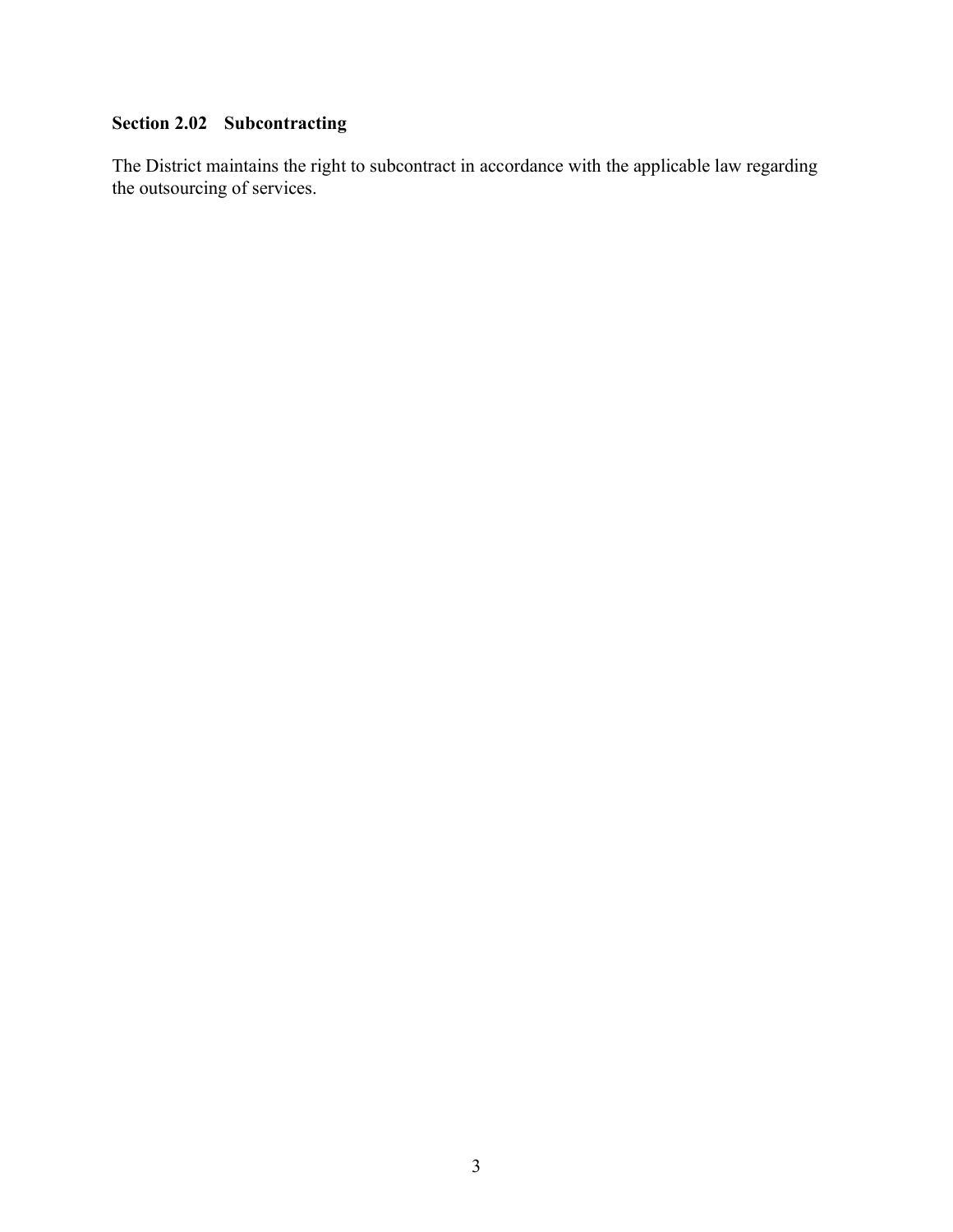# <span id="page-7-0"></span>**Article III. ASSOCIATION RIGHTS**

#### <span id="page-7-1"></span>**Section 3.01 Dues Deductions**

Proper authorization for membership payroll deductions shall be the signature of the employee on an authorization form provided to the Board by the Association. The authorization is continuous and shall remain in effect from year to year unless the employee revokes said authorization between September 1 and September 15 of any year.

The Board shall deduct from each employee's pay the current dues of the Association provided the Board has received an authorization form.

Pursuant to such authorization, the Board shall equally deduct such dues from the regular pay check of the bargaining unit member over the remaining pay periods for the school year beginning with the second pay period after notice of authorization.

The Board shall remit said deducted dues to the Association Treasurer within ten (10) business days following the pay period deduction.

#### <span id="page-7-2"></span>**Section 3.02 Board Meetings and Minutes**

The Association President or the President's designee shall be given written notice of all regular and special meetings of the Board together with a copy of the agenda of each meeting. The official Board of Education minutes shall be posted online once approved. Distributions of these items may be sent in electronic form via district email.

#### <span id="page-7-3"></span>**Section 3.03 Use of School Facilities**

The Association and its representatives have the right to use school buildings, facilities and equipment for Association business provided such meetings do not conflict with a previously scheduled use or otherwise interfere with the operation of the school district and reasonable notice is given to the Superintendent or his/her designee. When special custodial service is required the Association will reimburse the district for the cost of same.

#### <span id="page-7-4"></span>**Section 3.04 Communication to Members**

The Association shall have the right to post notices of activities and matters of Association business on employee lunchroom bulletin boards. The Association may use the District internal mail service and employee mail boxes for communication to bargaining unit members.

#### <span id="page-7-5"></span>**Section 3.05 Names and Addresses of New Employees**

Names and addresses of newly hired employees shall be provided to the Association President within fourteen (14) calendar days after their employment. Further, an updated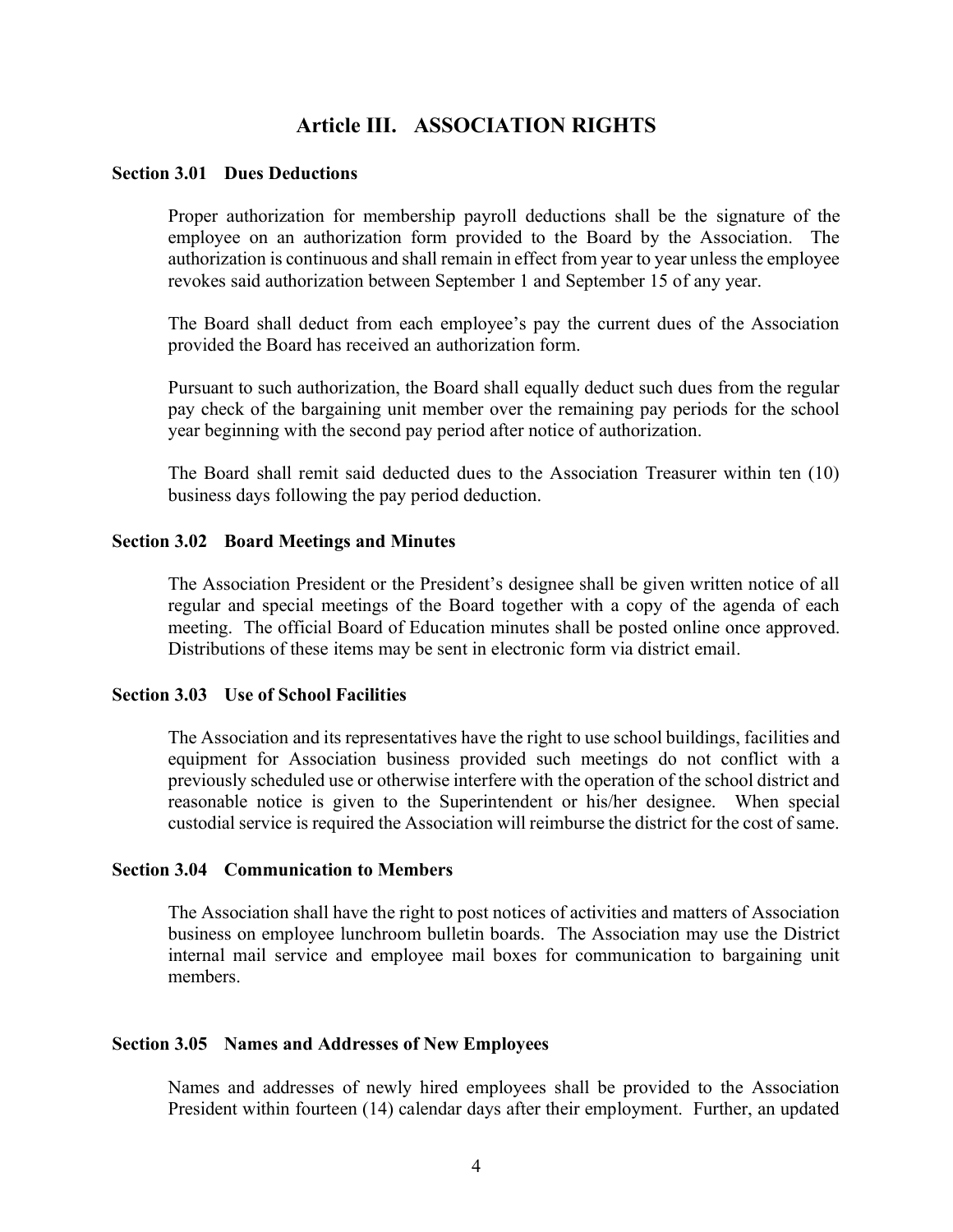list of the names and addresses of all bargaining unit employees will be sent to the Association President by October 1 of each year.

#### <span id="page-8-0"></span>**Section 3.06 New Employee Orientation**

The Association President or leadership shall prepare a correspondence to be included with materials provided to new employees, including the Association's Membership Enrollment Form. This correspondence will include contact information which the new employees may use to get answers to their questions regarding Association membership.

At the request of the Association up to 30 minutes shall be made available during the Opening Day Institute for Association purposes.

#### <span id="page-8-1"></span>**Section 3.07 Employee Transfers**

When current employees are transferred to a different position or building the Association President will be notified by the district fourteen (14) days of the change.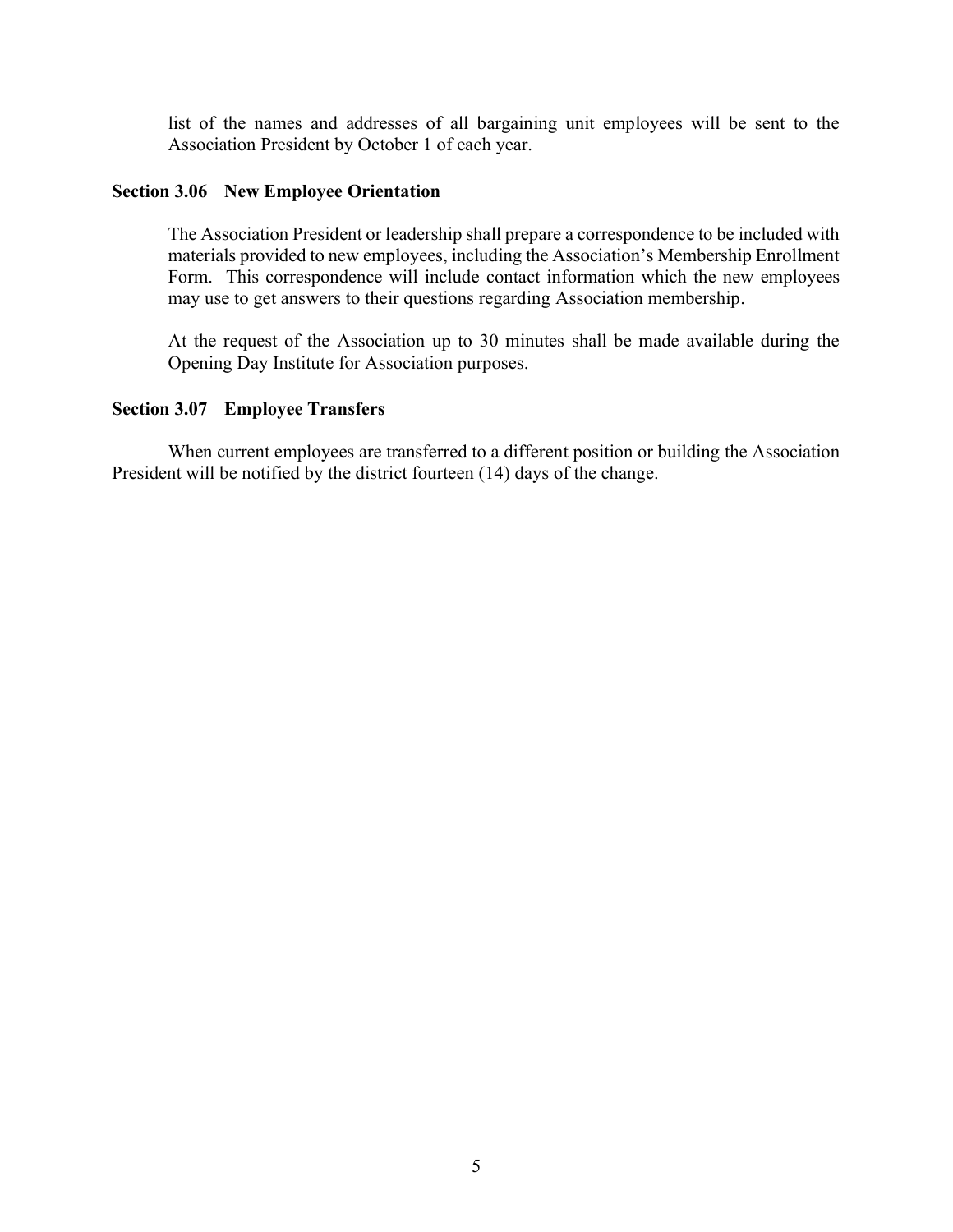# **Article IV. GRIEVANCE PROCEDURE**

### <span id="page-9-1"></span><span id="page-9-0"></span>**Section 4.01 Definition**

A. A grievance shall be any claim by an employee, group of employees or the Association, that there has been an alleged violation, misinterpretation, or misapplication of any of the specific provisions of this Agreement. The written grievance shall contain: 1) a description of the specific grounds of the grievance, including names, dates and places necessary for a complete understanding of the grievance; 2) a listing of the provisions of this agreement which are alleged to have been violated, misinterpreted or misapplied; 3) a listing of specific actions requested of the administration which will remedy the grievance.

B. As used in this Article the term "days" will mean days on which the district office is open.

No grievance shall be presented hereunder which occurred prior to the effective date of the Agreement.

### <span id="page-9-2"></span>**Section 4.02 Procedure**

Before any grievance is filed, an attempt may be made to resolve the problem through free and informal communication with the immediate supervisor. If, however, the informal process fails to satisfy the employee or the Association, a grievance may be processed as follows:

A. STEP 1 – Within thirty (30) days of the occurrence of the event giving rise to the grievance, the grievant or the Association shall present the grievance in writing to the supervisor or designee. The supervisor or designee will arrange for a meeting to take place within ten (10) days following receipt of the grievance. Within ten (10) days of the meeting, the grievant and the Association President shall be provided with the supervisor's or designee's written response, including the reasons for the decision.

B. STEP 2 – If the grievance is not resolved at Step 1, then the grievant or Association designee may refer the grievance to the Superintendent or designee within ten (10) days after the receipt of the Step 1 response. The Superintendent or designee will arrange for a meeting to take place within ten (10) days of receipt of the appeal. Within (10) days of the meeting, the Superintendent or designee will provide the written response including the reasons for the decision to the grievant and the Association President.

C. STEP 3 – If the Association is not satisfied with the Step 2 response, the Association may submit the grievance to final and binding arbitration through the American Arbitration Association ("AAA"), which shall act as the administrator of the proceedings. If a demand for arbitration is not filed within fifteen (15) days of the date for the Step 2 response, then the grievance shall be deemed withdrawn.

# <span id="page-9-3"></span>**Section 4.03 Other Conditions**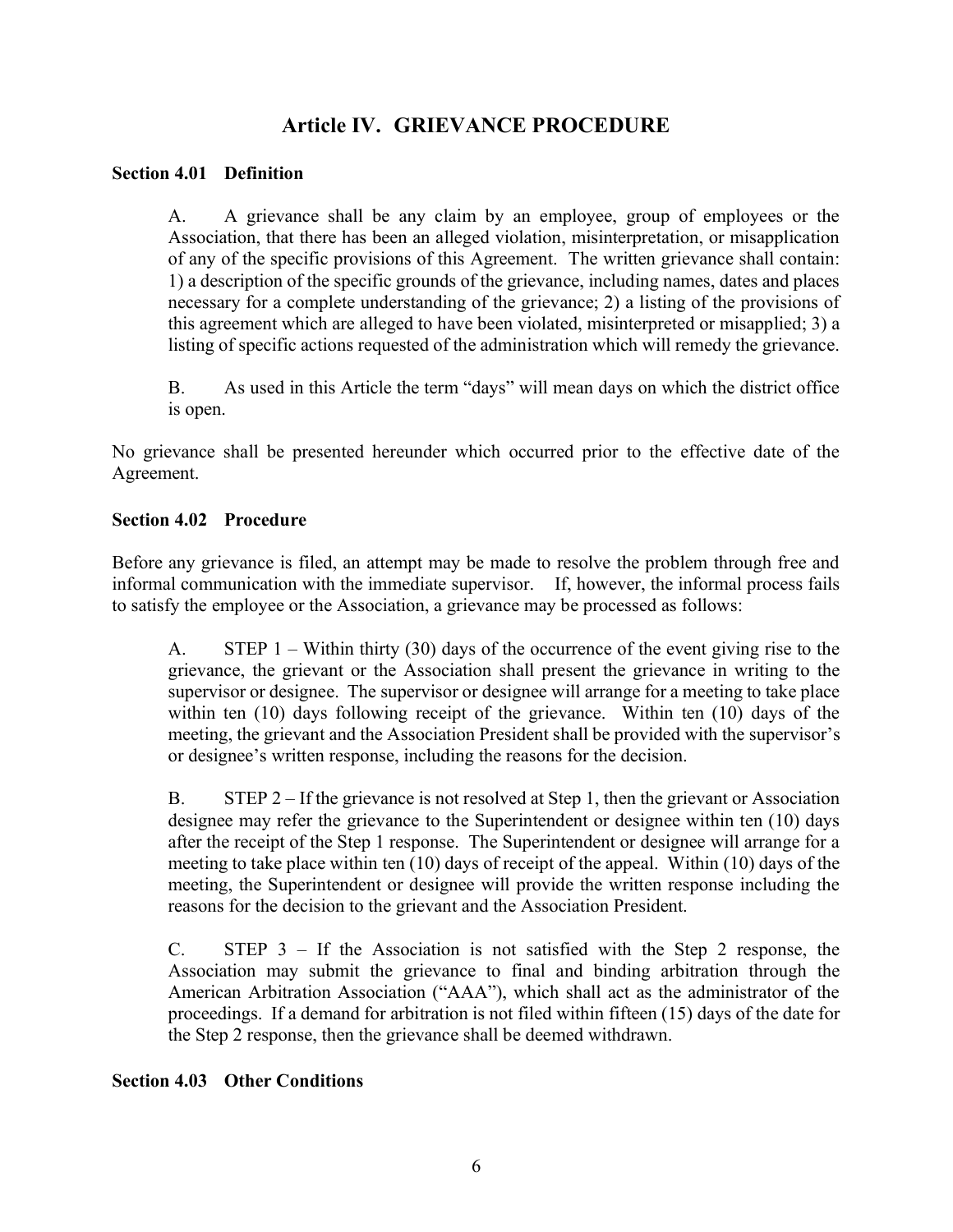# A. Bypass

If the Association and the Superintendent mutually agree, any step of the grievance procedure may be bypassed and the grievance brought directly to the next step.

# B. Association Participation – Employee Represented

The Association has the right to participate in the processing of any grievance that has been formally presented beyond Step One or when requested by the employee.

# C. Release Time

Investigation or processing of any grievance shall normally be carried out on the employee's own time, after school hours. However, with prior written approval of the Superintendent, affected personnel may investigate or process a grievance on school time without loss of salary.

# D. Filing of Materials

Grievances and documents pertaining solely to the processing of grievances shall be kept separate from employee personnel files.

# E. Grievance Withdrawal

A grievance may be withdrawn at any level without prejudice.

# F. Time Limits

The failure of the grievant or the Association to act within the time limits will act as a bar to any further appeal, and an administrator's failure to render a decision or meet within the time limits set forth shall permit the grievant or Association to proceed to the next step. Time limits may be extended only by mutual agreement.

# G. Arbitrator's Power

Insofar as such arbitration if limited solely and simply to interpretation and implementation of the terms of this contract, both parties agree to abide by the results of the finding of the arbitrator. The arbitrator shall not have the power to add to, subtract from, alter, or modify in any way, any of the terms or conditions of this Agreement. It shall be the function of the arbitrator, and he/she shall be empowered, except as his/her powers are limited below, after due investigation, to make a decision in cases of alleged violation of the specific Article and Sections of this agreement.

• He/she shall have no power to establish salary structures.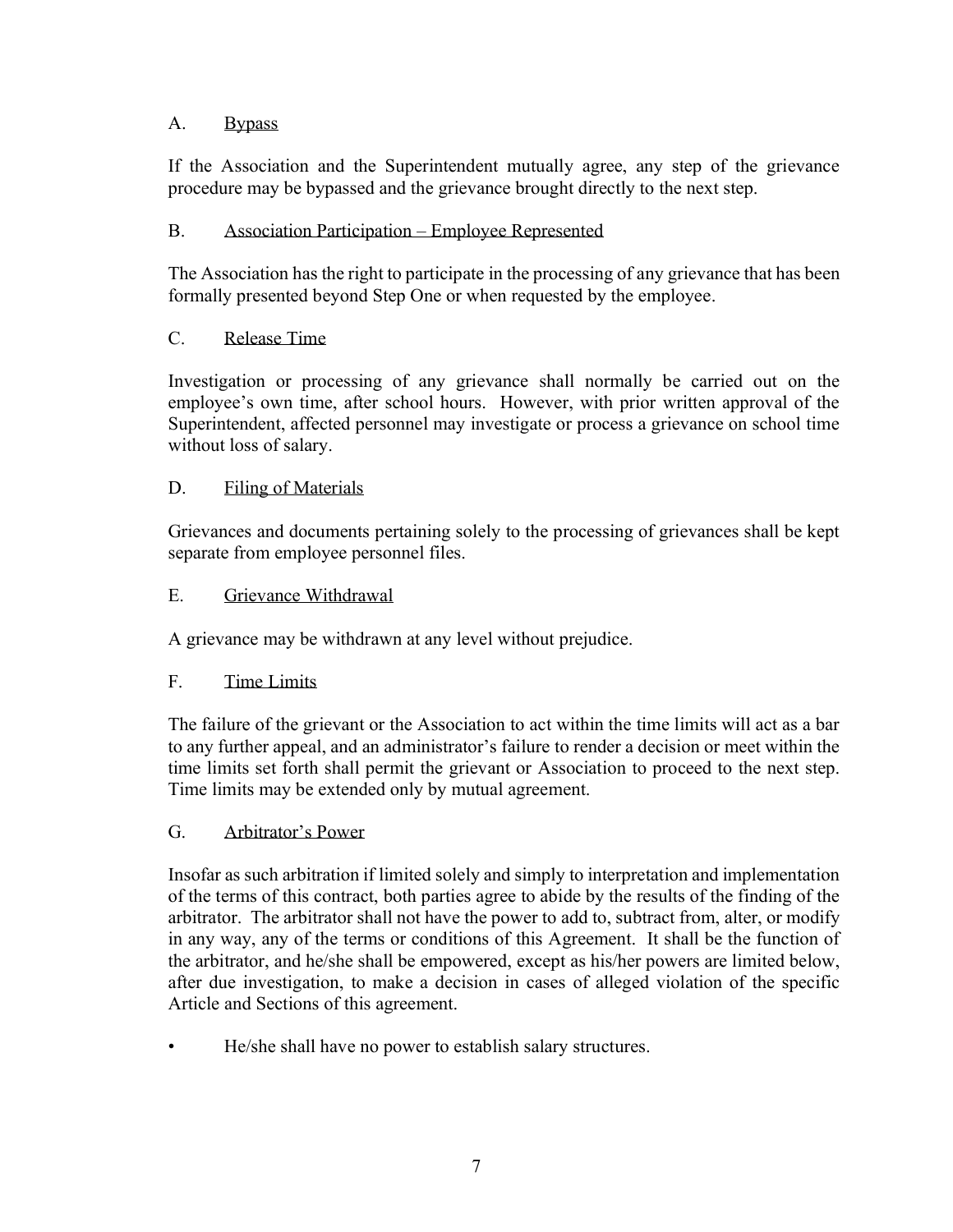- His/her powers shall be limited to deciding whether the Board has violated the expressed Articles or Sections of the Agreement.
- All claims for back wages shall be limited to the amount of wages that an employee would have otherwise earned, less any unemployment or other compensation that he may have received from any source during the period of back pay. No decision in any one case shall require a retroactive wage adjustment in any other case. In any case, an award shall not go back further than the beginning date of the Agreement in effect at the time the grievance arose.

# H. No Reprisals

No reprisals or any kind shall be taken by the grievant, the Association and/or Board against any employee because of his/her participation in the grievance procedure.

# I. Costs

Each party shall bear the full costs for its representation in the arbitration. The cost of the arbitrator, the American Arbitration Association and a court reporter will be divided equally between the parties. If either party requests a transcript, that party shall bear the full costs of the transcript. If both parties order a transcript, the cost of the transcript will be divided equally between the Board and the Association.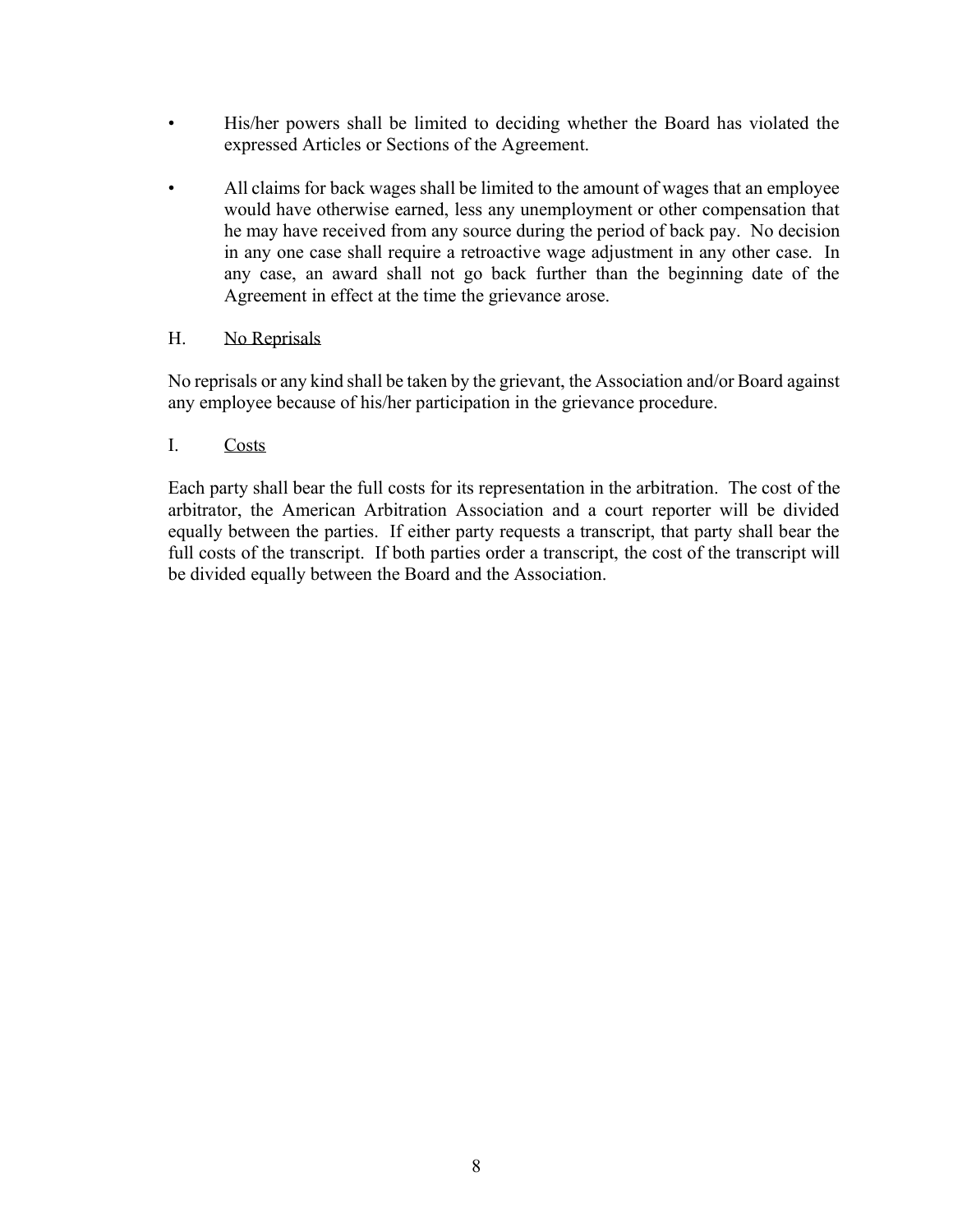# <span id="page-12-0"></span>**Article V. WORKING CONDITIONS**

### <span id="page-12-1"></span>**Section 5.01 Work Year/Day**

The standard work week for employees shall not exceed forty (40) hours a week and eight (8) hours per day. Each full-time employee shall be entitled to a duty free lunch of no less than thirty (30) consecutive minutes in length. All employees have the right to leave the school building and premises during the thirty (30) minute lunch break.

Generally, employees in the categories of employees listed in the chart below who do not work on a 12 month basis shall work the year as indicated in the chart:

| Category        | Work Dav  | Work Year |  |  |
|-----------------|-----------|-----------|--|--|
|                 |           |           |  |  |
| Aides           | 7.5       | 174       |  |  |
| Associates      | 7.5       | 182       |  |  |
| Secretaries-200 |           | 200       |  |  |
| Food Service    | up to $6$ | 174       |  |  |
| Vurses          |           |           |  |  |

The remaining categories of employees including secretaries, certain clerical employees, technology associates, and custodians shall work the entire calendar year and work an eight hour day.

For nurses, the administration may authorize up to ten (10) per diem days at prior to or after the school year to provide time necessary to fulfill duties. Nurses must have written approval of the authorized days prior to commencing per diem work.

On days before holidays including Winter Break, Spring Break and the last day of student attendance, and days when support staff attend evening student activities, support staff shall be free to leave ten (10) minutes after students are dismissed. Staff are expected to work their full days on School Improvement Days, even if the day meets one of the conditions above.

For twelve month employees excluding custodians, summer hours will consist of a ten (10) hour day Monday – Thursday. For the summer of 2016 the hours for each building will be a ten (10) hour period between 6am – 5pm, as established by the building principal. The hours for subsequent summers will be set by administration after consulting with MESP leadership through the Meet and Confer process. All bargaining unit members will receive a forty (40) minute duty free lunch when working the summer schedule.

Nothing in this Section shall change or in any way limit the Board's rights under the law with respect to reducing employees or their work year or hours. If the Board should need to make a change to the work year or work hours the Board will notify the Association so both parties can bargain the impact of the change.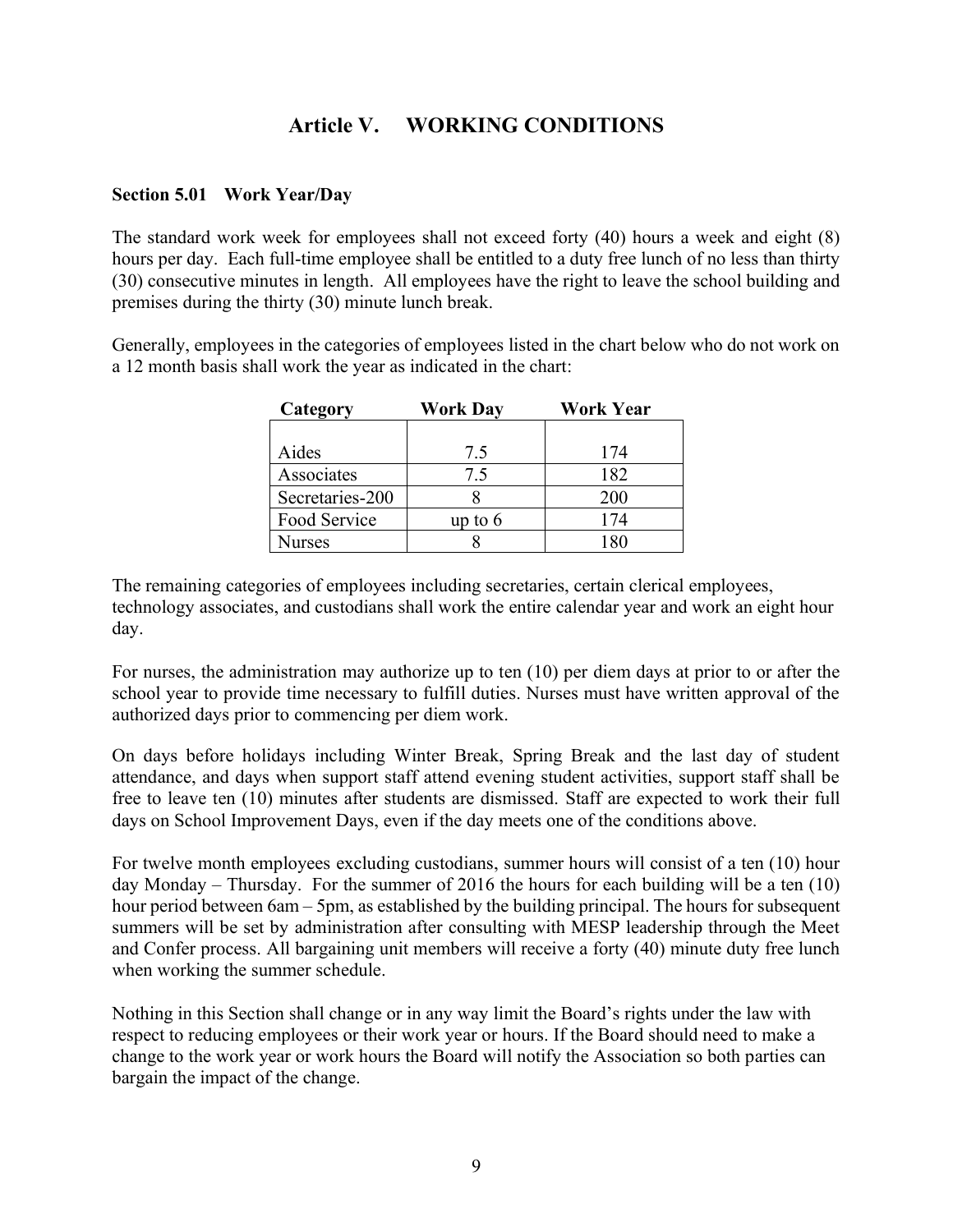# <span id="page-13-0"></span>**Section 5.02 E-Learning Days**

If the District utilizes an E-Learning day in lieu of a regular attendance day, employees that work less than 255 days per year could be required to perform duties remotely on that day but would not be required to make up the day at the end of the year or lose any normal wages as a result of the change.

# <span id="page-13-1"></span>**Section 5.03 Overtime**

Overtime may only be worked upon pre-approval of an employee's immediate supervisor. However, if the building administrator or immediate supervisor has knowledge that the employee is working overtime to complete a project or job task the employee will receive overtime pay.All overtime worked beyond 40 hours, shall be paid at time and one half the employee's regular hourly rate of pay. Emergency callouts shall carry an automatic two (2) hour minimum. Employees shall not be allowed to use compensatory time in lieu of overtime.

For custodians, a district-wide overtime list will be created by seniority, to be used on a rotating basis when overtime is needed. Custodians are not required to put their name on the overtime list. When a custodian refuses overtime their name will be skipped until their name comes up again on the rotation. When specific skills are necessary to complete an overtime task, the maintenance director will call in staff with the appropriate skills.

# <span id="page-13-2"></span>**Section 5.04 Personnel Files**

An employee shall have the right, upon reasonable notice, to examine his/her personnel file and if requested have an Association representative present. Such review shall be during normal business hours and in the presence of a designated employee of the Board. No employee shall remove any material from a personnel file. Such review shall not be applicable to confidential material, such as recommendations for employment. Upon written request, the Board shall reproduce for the employee one (1) copy of any materials in his/her personnel file, except for any confidential material within 20 working days. The employee shall bear the cost of duplication established at the rate established by the Board for any subsequent request.

The administration shall attempt to notify the employee whenever items other than evaluations are placed in their personnel files. The employee shall have the right to respond to any material that is put in the personnel file and have his/her response attached.

# <span id="page-13-3"></span>**Section 5.05 Assistance for Control and Discipline of Students**

When appropriate any employee may seek the support and assistance of the administration with respect to the maintenance of control and discipline of students in the employee's assigned work area.

Communication devices will be available to aides on recess duty. Personal cell phones will not be expected to be used on recess duty. Every effort will be made to maintain the communication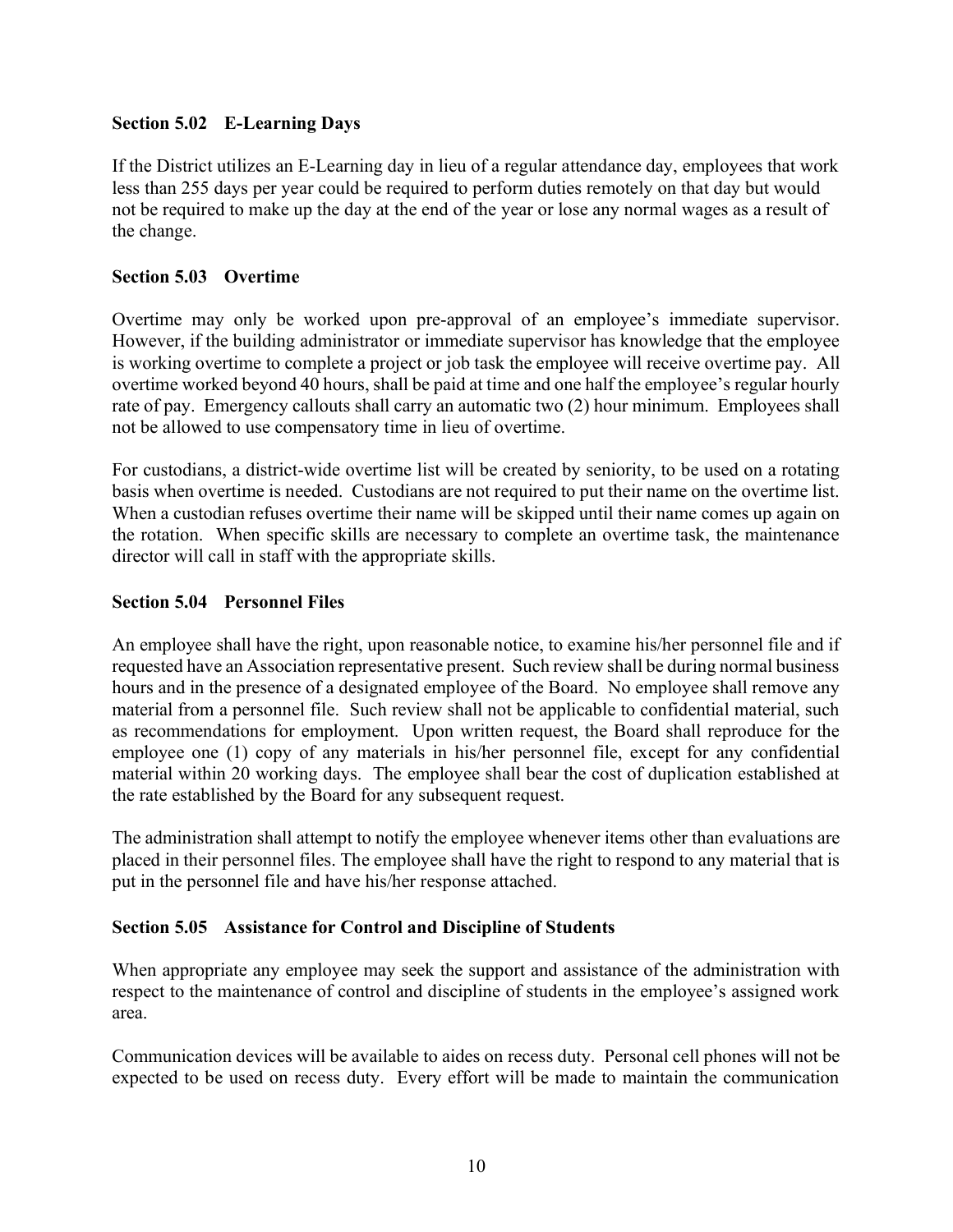equipment in working order. If working equipment is not available another aide or adult will be provided to assist on the playground.

# <span id="page-14-0"></span>**Section 5.06 Meet and Confer**

Representatives from the MESP and the District Administration will meet a minimum of four (4) times a year for the purpose of discussing the administration of the contract and to resolve issues that may arise. These meetings are not intended to bypass negotiations or the grievance procedure. Further, each party will submit to the other, at least twenty-four (24) hours prior to the meeting, an agenda covering what they wish to discuss.

# <span id="page-14-1"></span>**Section 5.07 Flex Time**

Flex time is defined as the ability to modify one's work day on a temporary basis and make up the time missed within the same work week. Bargaining unit members may request flex time of one (1) hour or less at the end of the day so long as prior approval is obtained from the immediate supervisor, who will coordinate both the time missed and when the time is made up.

# <span id="page-14-2"></span>**Section 5.08 Time Clocks**

Time clocks will be used to record the Buildings and Grounds and evening Custodian attendance.

# <span id="page-14-3"></span>**Section 5.09 Severe and Inclement Weather**

When inclement weather causes a school closure, delayed start, early release or the cancellation of afterhours activities, the following expectations shall prevail for bargaining unit members covered by this agreement:

- a. Twelve (12) month full-time bargaining unit members shall be expected to report to work. However, if weather conditions make travel to or from work impossible or unusually hazardous they may use a day of accumulated personal business or vacation leave, and employee may, with the approval of the immediate supervisor, make up time lost due to impossible or unusually hazardous travel conditions. Any such makeup work shall be scheduled by the immediate supervisor, in consultation with the employee. Time missed will be made up within one (1) week or the member can opt for vacation time or unpaid time to cover time missed.
- b. Nine (9) month, ten (10) month and eleven (11) month full time bargaining unit members shall not be expected to work, but their regular work year will be extended one (1) day for each emergency closing without additional pay. Similarly, no leave days previously arranged by a bargaining unit member will be deducted for emergency days.

If the administration should set a delayed start for any or all employees that day shall be considered a full day.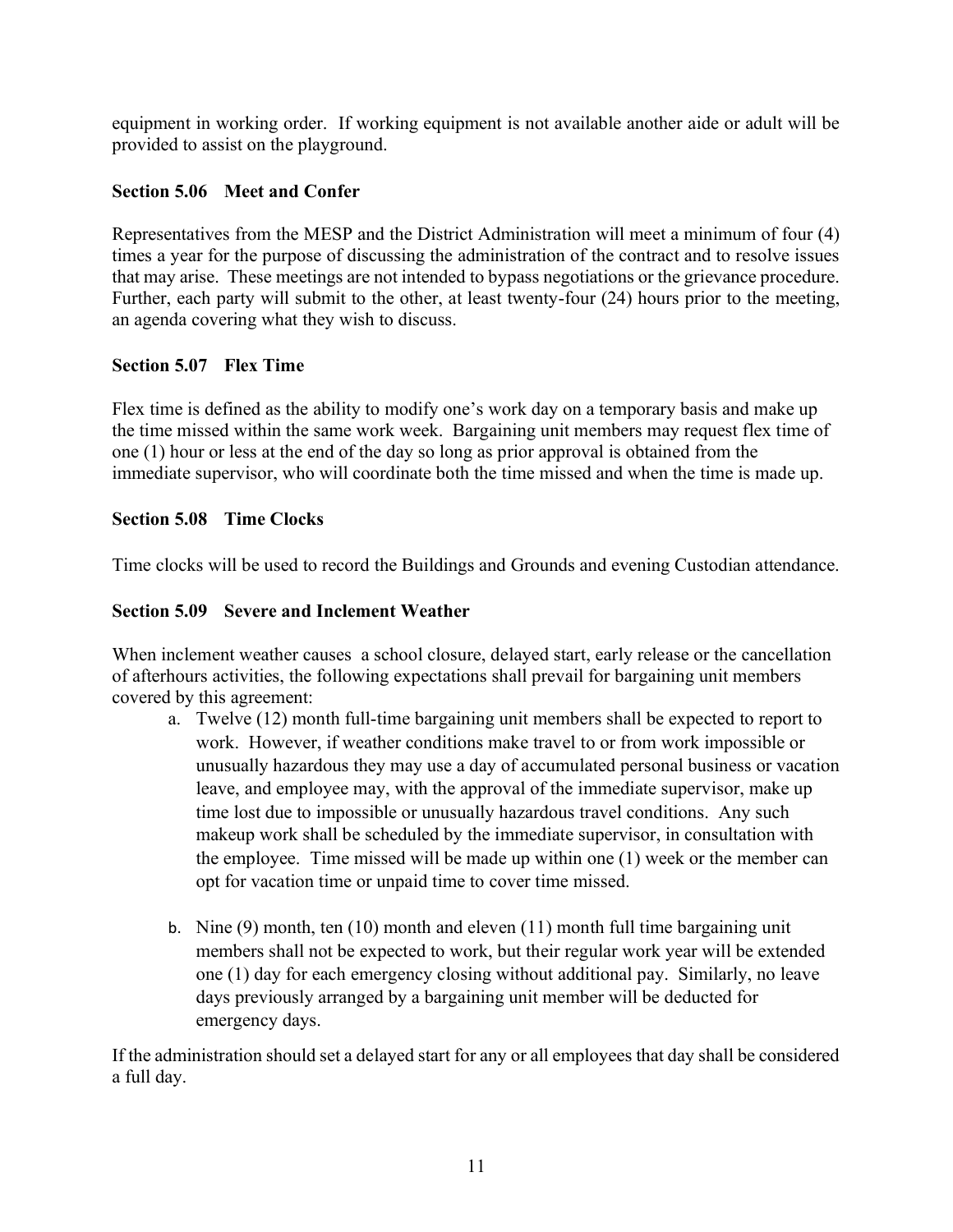# <span id="page-15-0"></span>**Section 5.10 Dispensing of Medication to Students**

Except in case of emergency no bargaining unit member, other than the Registered Nurse, will be required to administer medication as part of their job duties.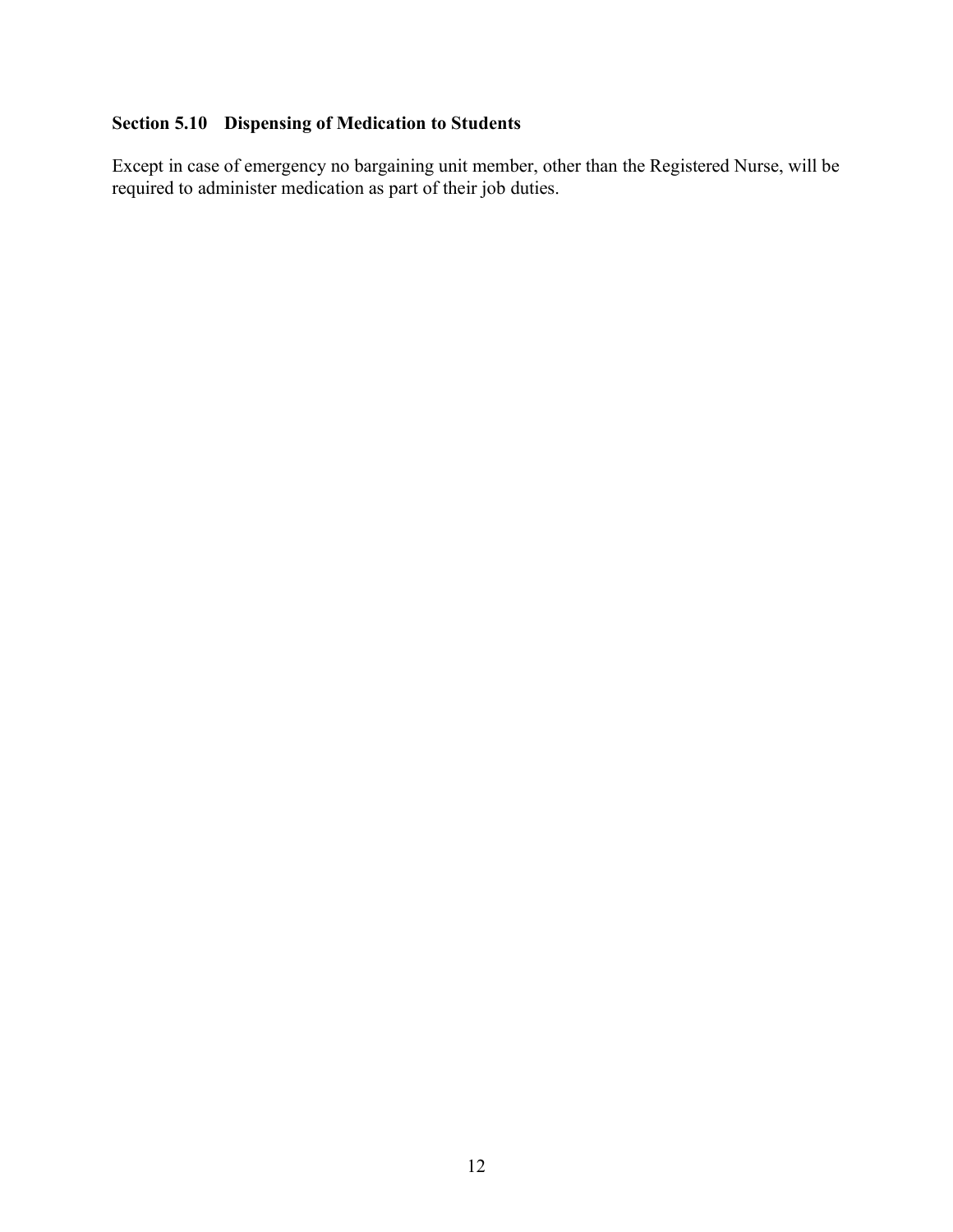# <span id="page-16-0"></span>**Article VI. LEAVES**

#### <span id="page-16-1"></span>**Section 6.01 Staff Absences**

Employees requesting to be absent from work shall log the absence into the online reporting tool and contact the immediate supervisor in a manner as designated by the immediate supervisor at the beginning of the school year, including but not limited to phone call, text, or email.

Additional procedures for each type of leave will be outlined in subsequent sections of this Article.

#### <span id="page-16-2"></span>**Section 6.02 Sick Leave**

Sick leave will be granted for serious illness or death in the immediate family or household. Immediate family includes: parents, spouse, brothers, sisters, children, grandparents, grandchildren, parents-in-law, brothers-in-law, sisters-in-law, and legal guardians.

All full-time employees shall be provided sixteen (16) sick leave days per year. Part time employees and employees taking unpaid leave shall receive prorated sick leave as calculated by the Business Office using the Prorated Leave Calculation Form. Unused sick leave may accumulate up to a total of 240 days.

The Board shall maintain an accounting of the employee's sick leave and shall notify the employee of such accounting at the beginning of each fiscal year.

Additional sick leave days shall not be accrued by any employee after he/she qualifies for benefits under Worker's Compensation, the Illinois Municipal Retirement Fund Disability or is on unpaid leave.

The Board reserves the right to require such reasonable evidence as it may desire confirming the necessity for the use of sick leave by an employee.

If an employee must leave work, the part of the day missed shall be computed to the nearest quarter day.

Employees may use sick and/or personal leave days to attend the funeral of any relative included in the definition of immediate family or household. An employee may also use sick of personal leave days to attend the funeral of a non-relative provided such attendance does not adversely affect the operations of the school district.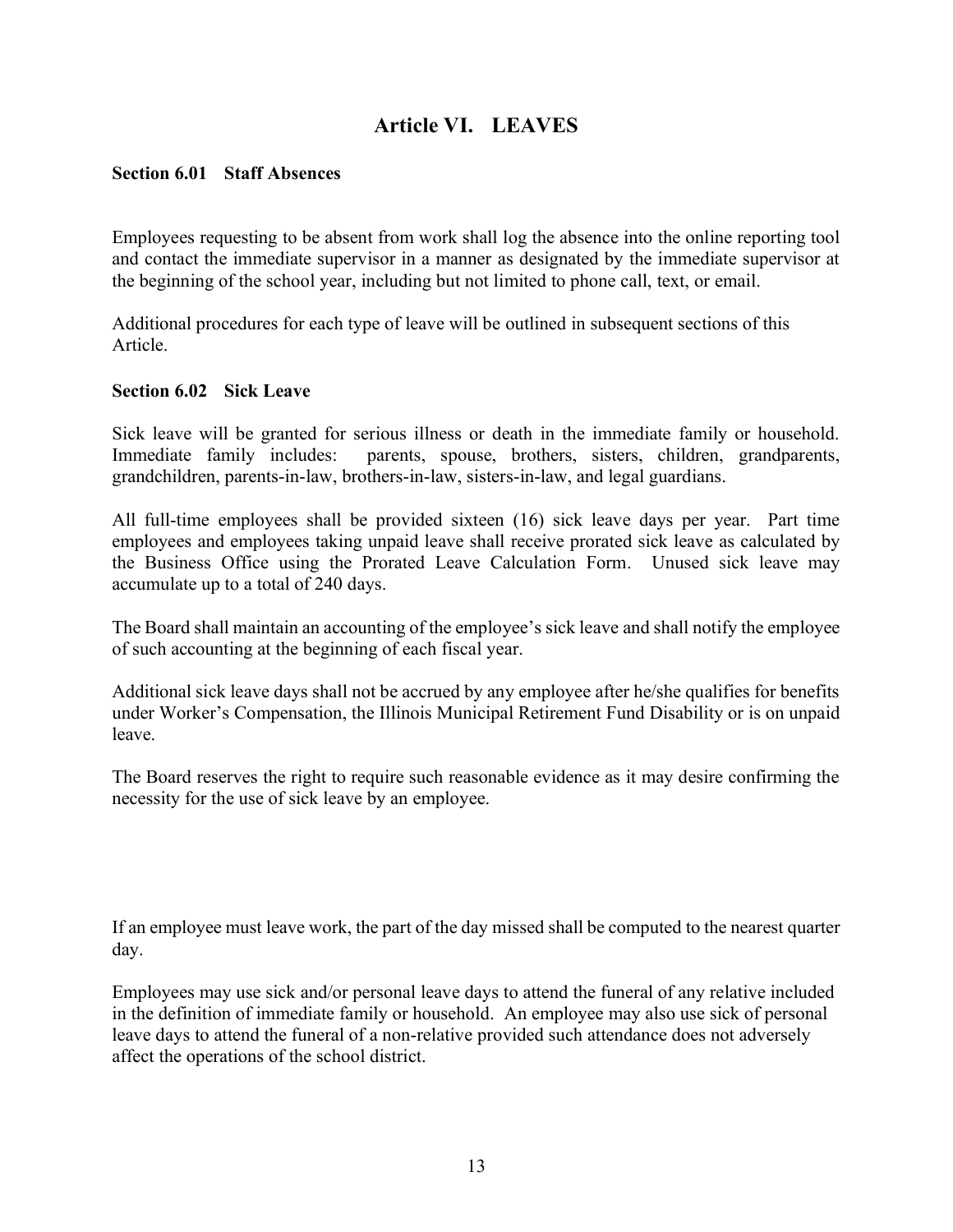# <span id="page-17-0"></span>**Section 6.03 Personal Leave**

For full-time employees, personal leave shall consist of two (2) days per year. Employees taking unpaid leave will receive prorated personal leave using the same process outlined in Section 6.02. If any of these personal leave days are not taken, up to a maximum of two (2) days shall be carried over to the next year as personal leave days so that an employee may have a maximum of four (4) personal leave days to use in one year. All other unused personal leave days will be accumulated as sick leave at the start of the next year.

Application for the use of personal leave shall be made to the immediate supervisor twenty four (24) hours in advance, except in case of emergency. An emergency application shall set forth the nature of the emergency and shall be submitted as soon as practicable. When approved, the employee will log the absence into the online reporting tool.

Personal leave shall not be taken immediately before or after a holiday, winter break, spring break or the first and last three (3) days of the school year, unless the employee has received prior approval from the Superintendent or his designee. The Superintendent in his/her discretion may grant such leave in an emergency situation or for other valid reasons. The application for such leave as described in this paragraph shall be in writing and shall state the reason for the requested leave. Personal leave is intended to be used for transacting business or other personal matters that can only be done during the employee's working hours. Personal leave shall not be used for vacations or to extend a vacation, or for any activity that will produce income for the employee or during a work stoppage of any kind. The grant or denial of such leave is within the discretion of the Superintendent and not subject to the grievance procedure.

The Superintendent reserves the right to deny a personal leave day if a serious disruption of the program would result.

# <span id="page-17-1"></span>**Section 6.04 Jury Duty Leave**

Any employee required to report for jury duty will continue to receive their pay with no loss of any leave, seniority, or loss of any other benefits. The employee will be paid the difference between the compensation received for jury duty and the employee's daily rate of pay after the employee presents the Business Office with proof of service on jury duty and the amount of pay received.

# <span id="page-17-2"></span>**Section 6.05 Workers' Compensation Leave**

Employees receiving worker's compensation temporary total disability paychecks from the School District's worker's compensation insurer may retain such checks and receive payment from the School District for one-third of a day of available sick, vacation, personal or other paid leave, less applicable deductions. Upon payment to the employee for any such leave, one-third of a day of the leave will be subtracted from the employee's corresponding accumulated leave. If no sick, vacation, personal or other paid leave is available, the employee will not receive any supplemental payment from the School District beyond the worker's compensation check.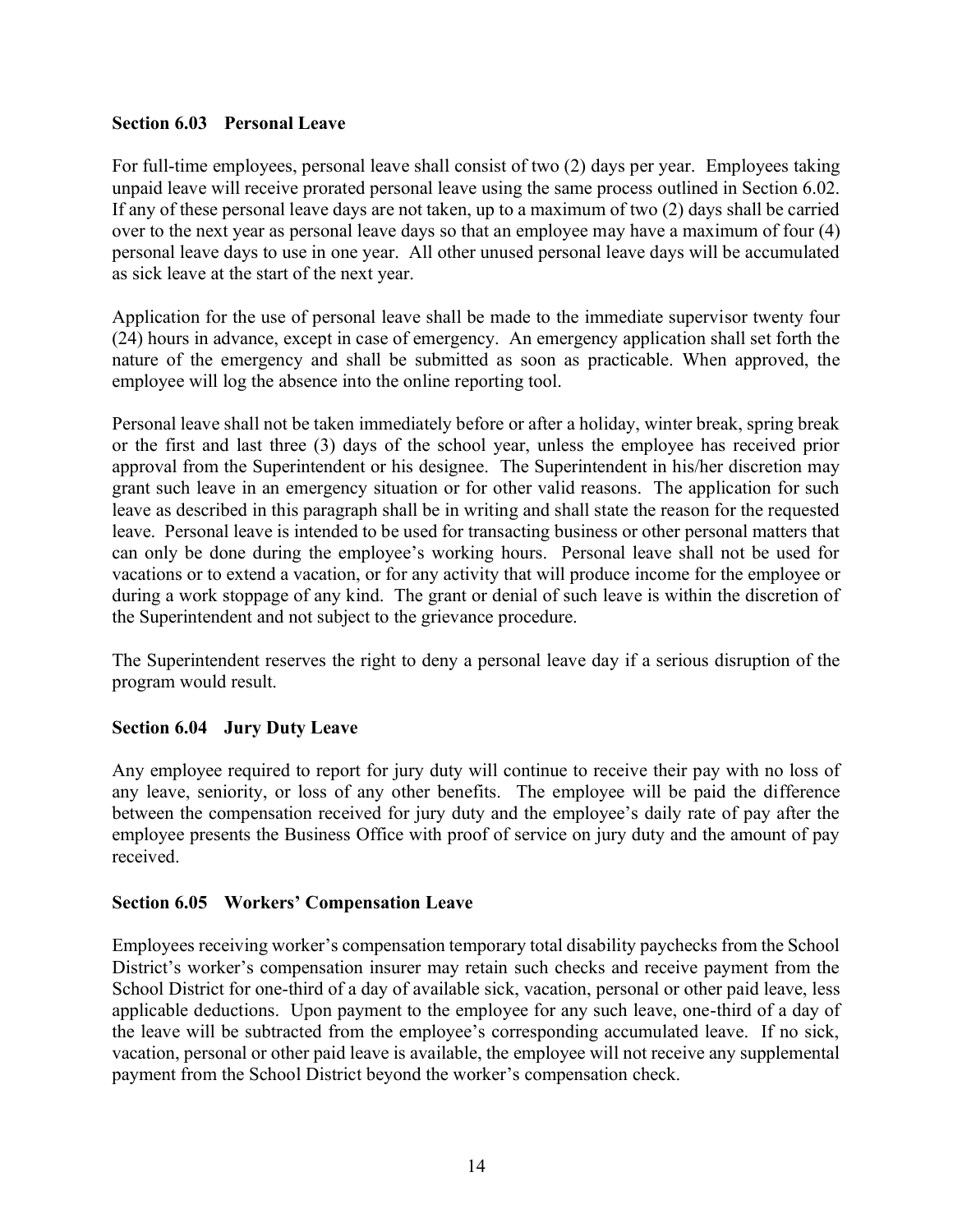Days on workers' compensation leave shall count as days worked for seniority and advancement on the salary schedule. Employees on workers' compensation leave shall not accrue sick leave days, personal days and vacation days.

# <span id="page-18-0"></span>**Section 6.06 Association Leave**

The Association may send representatives to local, state or national conferences. These representatives shall be excused without loss of pay providing that the Association shall reimburse the District for the cost of the substitute. A written notification for leave shall be submitted to the Superintendent by the President of the Association.

Such release time shall not exceed six (6) Association leave days per school year in the aggregate provided that no more than two (2) employees may attend any such conference on the same day.

# <span id="page-18-1"></span>**Section 6.07 Leave of Absence**

- 1. A leave of absence without pay may be granted to an employee with a minimum of two (2) years of service in the District by the Board for a period of one (1) year or less at the request of the employee and upon the recommendation of the Superintendent.
- 2. The granting or denying a leave of absence shall not be precedential with respect to granting or denying any other leave of absence for the employee requesting the leave or any other employee and shall not be subject to the grievance procedure. An employee on leave of absence retains any unused accumulated sick leave, personal days and vacation days, usable upon return to regular employment, but does not earn additional sick leave, personal days and vacation days until the employee returns to service. An employee also does not advance on the salary schedule or accrue seniority while on a leave of absence except as provided in the definition of seniority contained in this Agreement. An employee on leave of absence shall have the right to continue his/her health insurance coverage at the employee's expense provided the employee complies with all applicable COBRA regulations and procedures of the insurance carrier.

# <span id="page-18-2"></span>**Section 6.08 Vacation Leave**

Vacation days, those days when an employee may be away from work and receive his regular pay will be granted to full-time twelve (12) month employees.

All vacations will be determined from July 1 to June 30 of each contract year ("fiscal year"). New employees in their first fiscal year of employment will have vacation leave prorated at the rate of .83 days per complete month and will be eligible to take such accrued vacation after the next July 1. No vacation leave will be allowed before the vacation days have been earned.

For all other employees, the length of vacation is based on the number of years of continuous contract service in the District. (Placement on the salary schedule has no relation to vacation allowance.)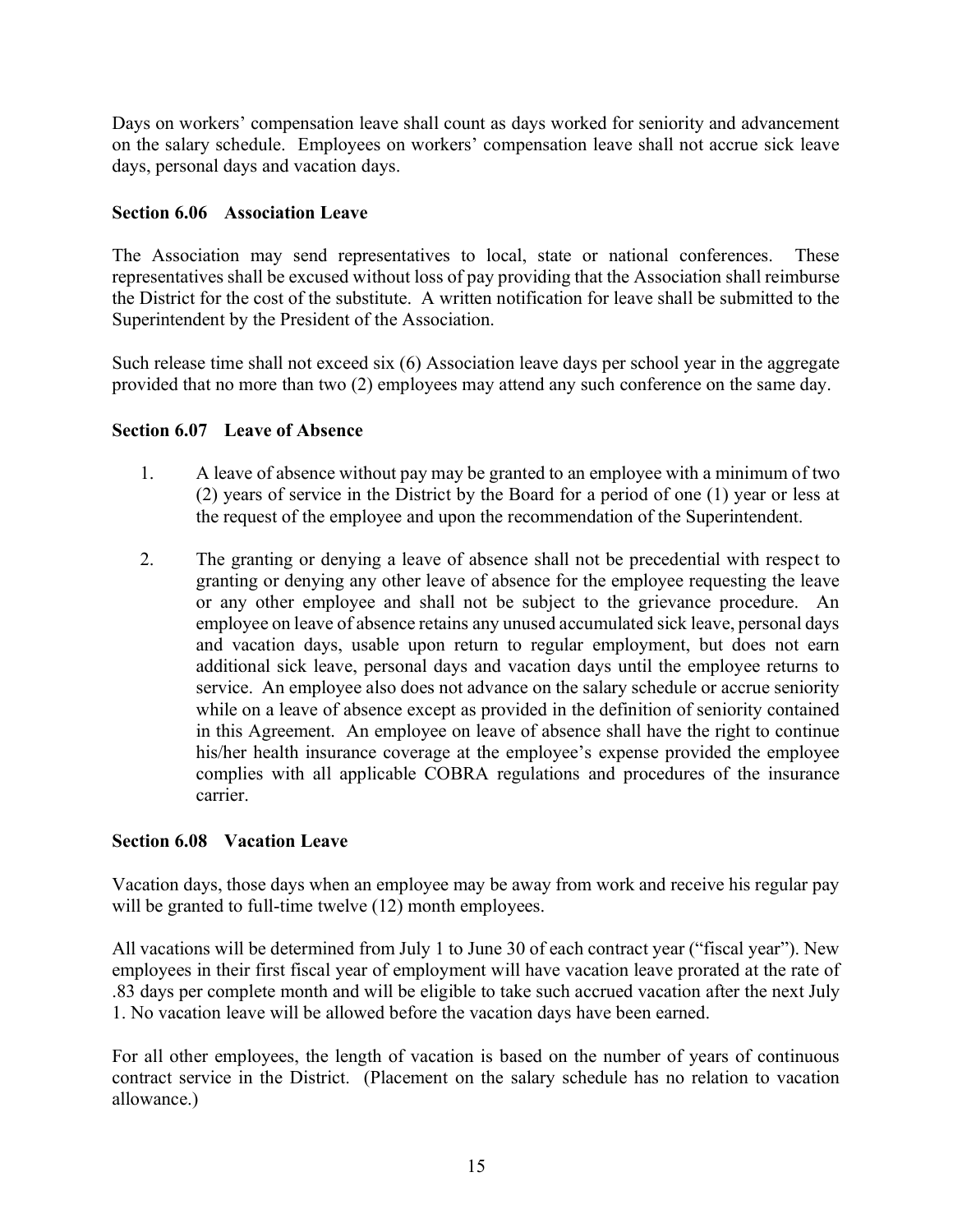| Upon completion of one $(1)$ full fiscal year   | $\overline{\phantom{a}}$ | 10 working days |
|-------------------------------------------------|--------------------------|-----------------|
| Upon completion of five $(5)$ full fiscal years | $\overline{\phantom{a}}$ | 15 working days |
| Upon completion of ten (10) full fiscal years   | $\overline{\phantom{a}}$ | 20 working days |

#### **General Procedures:**

- A bargaining unit member may carry over 5 vacation days from year to year but they will never accumulate to more than that year's allotment of days plus five that carry over.
- Vacation roll over days must be used by December 31 of the new work year or those five (5) days will be lost.
- Vacations are to be scheduled at times that are best for the District and the employee. Vacations shall not be taken during the time when school is in session, except by special arrangement with the Superintendent or the Superintendent's designee. Employees must submit a written vacation request to the immediate supervisor (and Superintendent or Superintendent's designee if vacation is sought while school is in session) for approval two weeks in advance of the requested vacation leave.
- A day of vacation leave will not be charged should a paid holiday fall during the vacation leave.
- Vacation leave shall accrue only when an employee is on the job. Vacation days shall not accrue when an employee qualifies for benefits under Worker's Compensation, IMRF Disability or is on unpaid leave.
- Upon separation from the District, the employee will receive any unused vacation leave in salary at the employee's regular daily rate of pay.

#### <span id="page-19-0"></span>**Section 6.09 Bereavement Leave**

Each bargaining unit member working twenty (20) or more hours a week shall be granted two days per occurrence non-cumulative paid days for bereavement leave in the event of the death in the immediate family. The immediate family shall be defined as parent, spouse, brother, sister, children, life partner, grandparents, grandchildren, parents-in-law, brothers-in-law, sisters-in-law, and those over whom the member has legal guardianship or relatives living in the member's immediate household.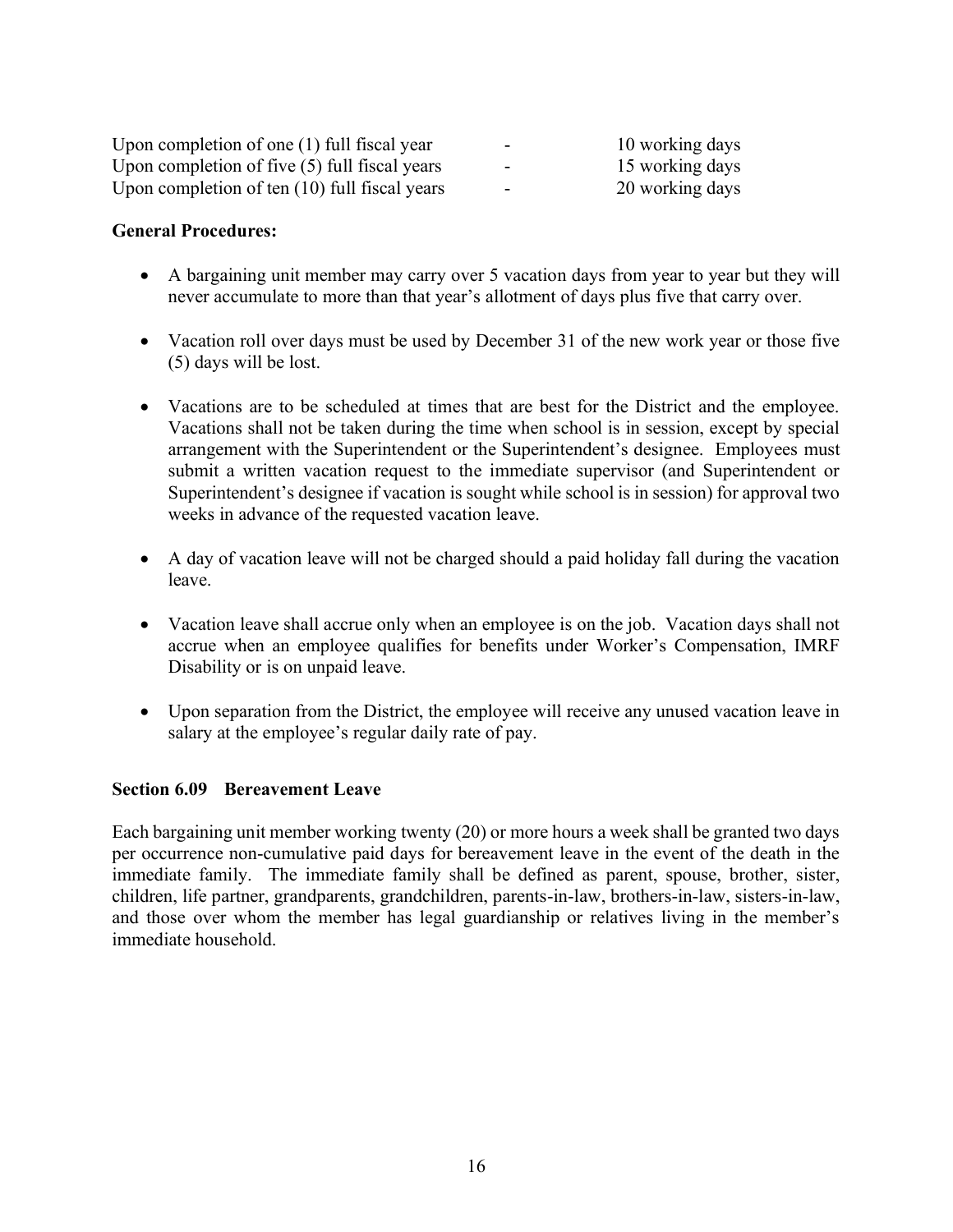# <span id="page-20-0"></span>**Article VII. TRANSFERS**

#### <span id="page-20-1"></span>**Section 7.01 Posting of Vacancies**

If a vacancy occurs in a position covered by this Agreement as a result of a resignation, termination, promotion, or new position, such vacancy shall be posted on the employee bulletin boards in all school buildings for at least five (5) business days except in cases of emergency.

### <span id="page-20-2"></span>**Section 7.02 Voluntary Transfer**

Any employee may apply for transfer to another position/building where a vacancy occurs by indicating their interest in writing to the Superintendent and supervisor. Internal candidates will not be required to submit the formal application, but documents supporting the candidate's qualifications for the position may be requested. If the Superintendent or supervisor denies an employee's transfer request, the employee will be given an opportunity to meet with the Superintendent or designee to discuss the reasons for the denial of the transfer, upon the employee's request.

Employees applying for a transfer to another position within the district will be interviewed. The parties acknowledge that there may be instances involving multiple applications by the same employee for which one interview per building will be deemed sufficient as determined by the Administration.

# <span id="page-20-3"></span>**Section 7.03 Involuntary Transfer**

Any employee who is involuntarily transferred will be notified as soon as practicable and will be given an opportunity to meet with the Superintendent or designee to discuss the transfer. Except in the case of emergency, a two (2) weeks' notice will be given to the employee if the involuntary transfer is to be permanent. If the involuntary transfer is temporary, the bargaining unit member will receive a 48 hour notice.

When considering transfers whether voluntary or involuntary, seniority shall be one item considered for all members of the bargaining unit.

#### <span id="page-20-4"></span>**Section 7.04 Temporary Assignments**

Any employee who is assigned or accepts a temporary or long-term substitute position will be paid at the higher rate of pay between their regular position and the temporary position. If an employee is assigned or accepts a temporary position outside of the bargaining unit at the request of the District, seniority and benefits will still accrue while serving in the temporary position.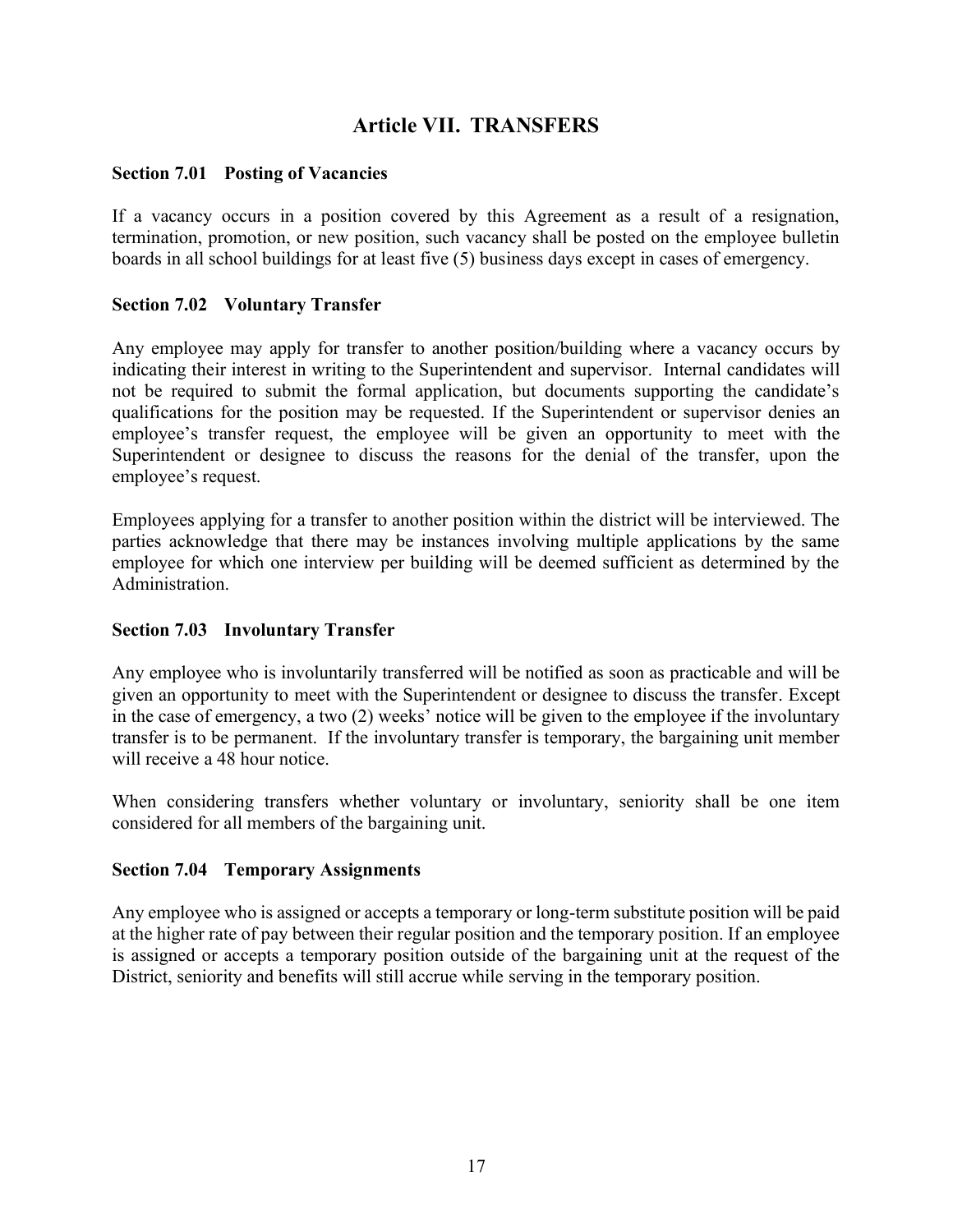# **Article VIII. REDUCTION IN FORCE AND SENIORITY**

#### <span id="page-21-1"></span><span id="page-21-0"></span>**Section 8.01 Seniority**

Seniority shall be defined as the total length of continuous service as either a part-time or full-time employee within a category of position as set forth in Section 8.4 of this Article. Seniority shall not be interrupted by approved Board leave, but time on unpaid leave of absence of ninety (90) consecutive days or more shall not count toward the accrual of seniority. Seniority shall be earned and maintained within each category of position and shall begin with the first working day in such category of position. Part-time employees shall accrue seniority on a pro rata basis. If an employee transfers from a part-time to a full-time position (or vice versa) within the same category, the employee shall be able to utilize the seniority accrued in his/her prior position in his/her new position. Continuous service shall be interrupted by resignation, retirement or termination.

### <span id="page-21-2"></span>**Section 8.02 Resolving Identical Seniority**

- 1. If total years of continuous service referred to in Section 8.1 of this Article are equal between two (2) or more employees, then seniority shall be determined by total continuous service with the District in any capacity.
- 2. If total years of continuous service referred to above are equal between two (2) or more employees, then a lot drawing witnessed by the Association President and a representative from the Administration shall determine seniority.

# <span id="page-21-3"></span>**Section 8.03 Seniority Lists**

A copy of the annual seniority list shall be furnished to the Association President and posted in all buildings on the employee bulletin board by February 1. Any employee disagreeing with his or her seniority shall respond, in writing, to the Superintendent and the Association President within thirty (30) calendar days following the date of the posting. After expiration of the posting period, the seniority lists shall be considered final as of that date and for all prior years.

#### <span id="page-21-4"></span>**Section 8.04 Categories of Positions**

Employees shall be ranked by their seniority as either full-time (as determined by full-time for their particular category) or part-time within the following categories of positions:

- 1) Aides
- 2) Clerical ("Assistant Bookkeepers/Accounts Payable")
- 3) Custodians
- 4) Food Service
- 5) Nurses
- 6) Secretaries
- 7) Technology Associates
- 8) Teacher Associates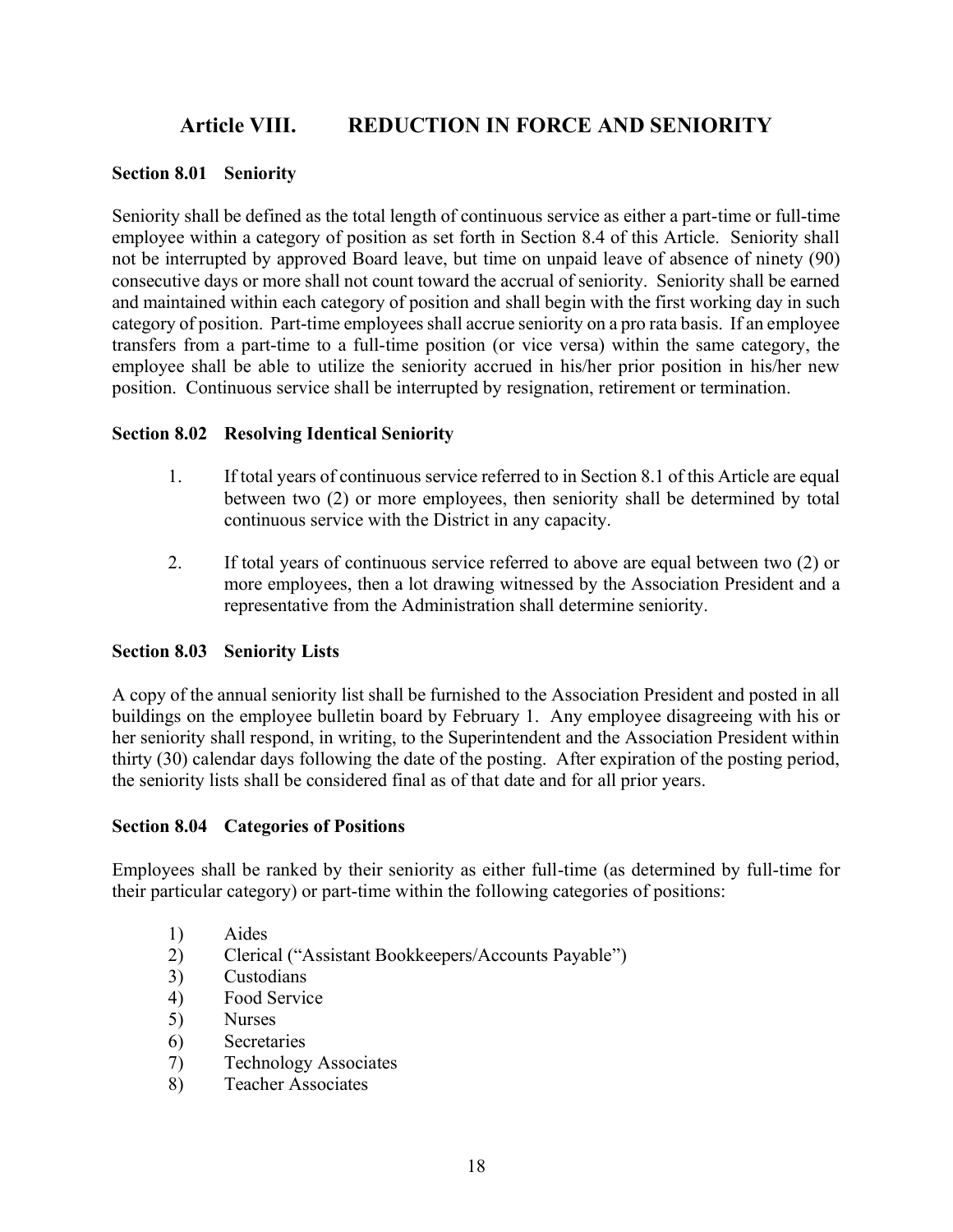#### <span id="page-22-0"></span>**Section 8.05 Reduction-in-Force Procedures**

Reduction in force shall be made on the basis of seniority accrued. Employees with the least seniority in the affected category of position shall be removed in such sequence (i.e. least to most senior) until the necessary reduction has been made, provided more senior employees are qualified to hold the positions of the less senior employees. In determining an employee's qualifications for purposes of reduction-in-force, the Board shall consider any statutory or regulatory employment pre-requisites, and the specific skills required for the position as determined by the District in its policies, rules, regulations, or job descriptions.

### <span id="page-22-1"></span>**Section 8.06 Recall**

To be eligible for recall, the honorably dismissed employee must provide the Board, prior to the last day of employment, with written notification of the address where the employee may be reached. The employee must notify the Board in writing, within fourteen (14) calendar days of mailing or within seven (7) calendar days of receipt of the offer, whichever shall first occur, of the acceptance or rejection of any vacant position offered to the employee during the recall period.

Any employee recalled during the recall period shall retain his/her accrued rights and all accumulated seniority; however, any period after the honorable dismissal and prior to recall during which the employee did not work shall not be counted towards seniority.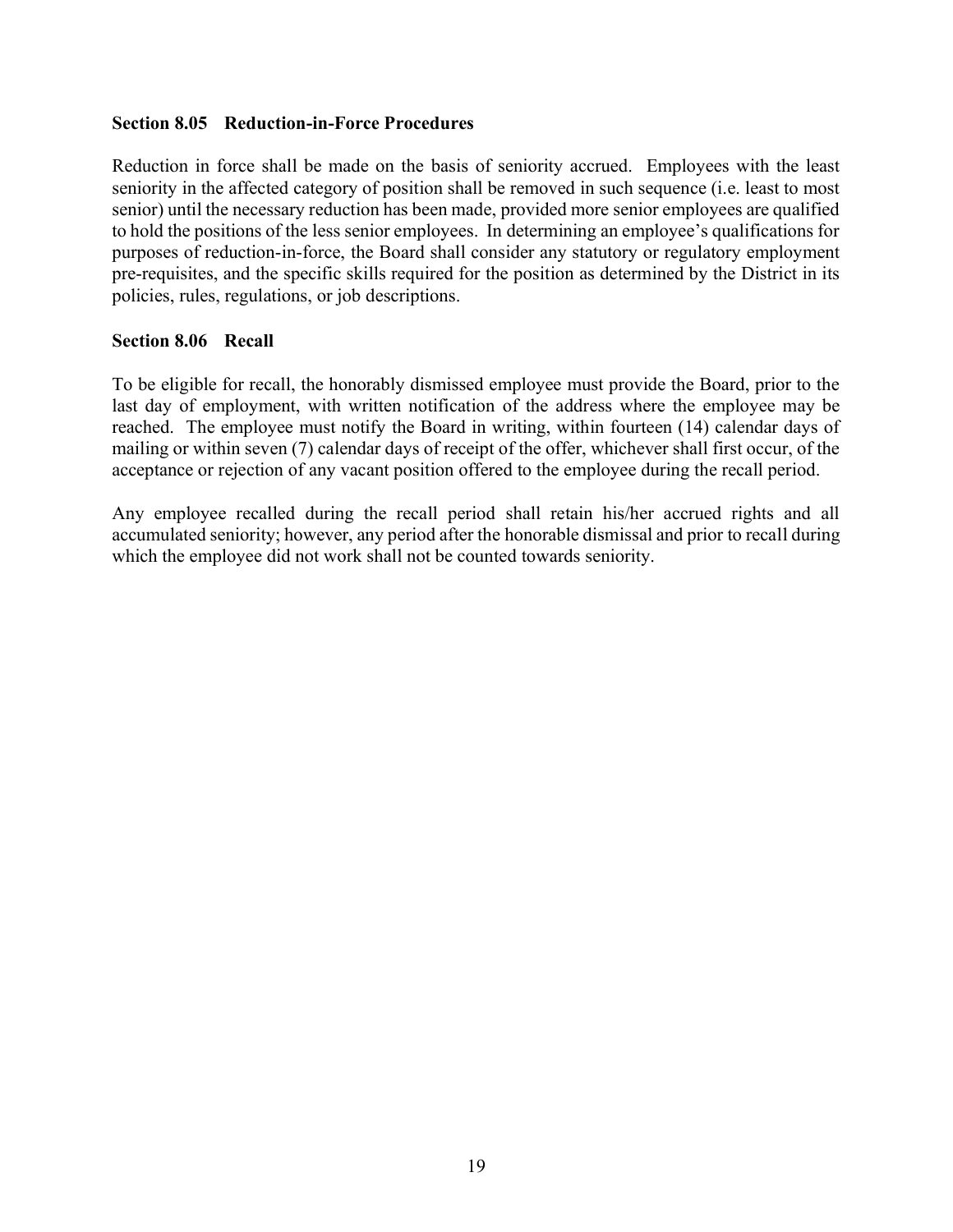# **Article IX. EMPLOYEE RIGHTS**

### <span id="page-23-1"></span><span id="page-23-0"></span>**Section 9.01 Right to Representation**

When an employee is required to appear before the administration and/or the Board regarding the discipline or dismissal of an employee, the employee shall be given advance notice and be entitled to have a representative of the Association present.

### <span id="page-23-2"></span>**Section 9.02 Employee Discipline**

The District recognizes and generally follows the tenets of progressive discipline. Employee discipline will normally progress through the following process:

- 1. Informal a conversation notifying the employee of the alleged incident. Such conversation may be documented in writing, but does not constitute a written reprimand.
- 2. Verbal reprimand shall be documented in writing and placed in personnel file, but does not constitute a written reprimand.
- 3. Written reprimand shall be documented and placed in the personnel file.
- 4. Suspension (paid or unpaid)– shall be documented and placed in personnel file.
- 5. Termination.

The District reserves the right, in its sole discretion, to determine the seriousness of an incident and, for matters determined to constitute serious infractions, impose a level of discipline appropriate to the conduct at issue without regard to whether prior less serious disciplinary actions have been taken. Prior to issuance of a verbal reprimand, written reprimand, suspension or termination, the District shall meet with the employee and the employee shall be entitled to Association representation at such meeting.

# <span id="page-23-3"></span>**Section 9.03 Employee Dismissal Procedures**

If the administration seeks to dismiss an employee who as determined by the employee's immediate supervisor and after reviewed by the Superintendent has been employed for at least one (1) year from his or her start date for unsatisfactory performance, the administration shall notify the employee of his or her deficiencies and corrective action for improving the employee's performance in writing and shall offer the employee an opportunity to remediate his or her deficiencies prior to notice of termination. Unsatisfactory performance shall be determined by the Board in its sole discretion.

In such case, the employee shall be given an opportunity to meet with his or her immediate supervisor to discuss his or her deficiencies and corrective action for improving the employee's performance. The employee will be given sixty (60) work days to remediate his or her deficiencies during which time the administration shall evaluate the performance of the employee.

If after such remediation, the employee's performance has not improved sufficiently in the sole opinion of the administration the employee shall be dismissed. Such employee shall have the right to meet with the Board in closed session prior to his or her proposed dismissal and the right to be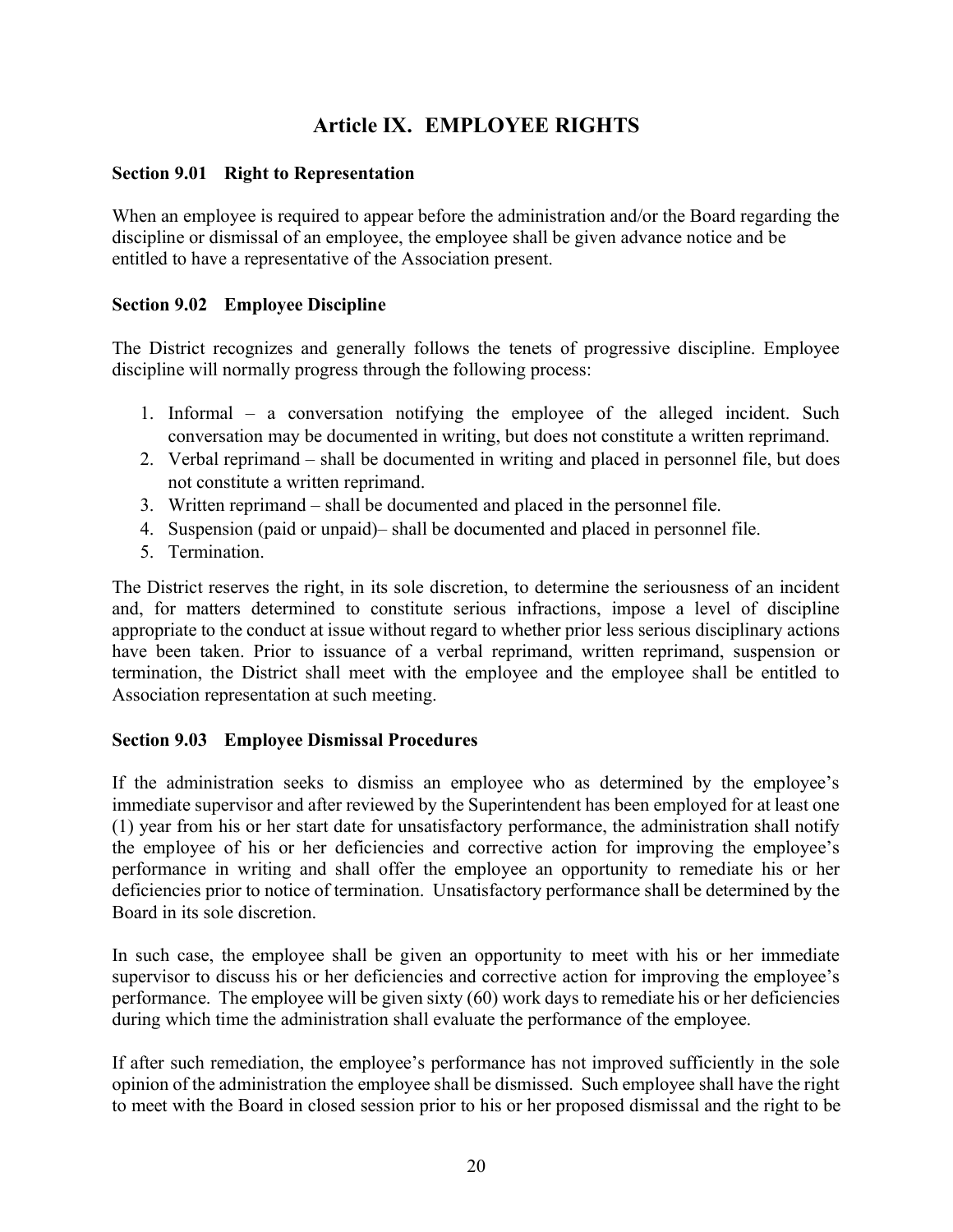represented at this meeting by a representative of the Association. The Board's decision shall be final and not grievable.

Nothing herein shall prevent the Board from immediately dismissing such employee for reasons which it deems, in its sole discretion, not directly involving performance, including, but not limited to such reasons as repeated unexcused absences, fighting, intentional failure to follow Board policies or directives, or which it deems, in its sole discretion, to be irremediable, including, but not limited to sexual harassment, carrying a weapon and conduct that is injurious to the health, safety and welfare of the students. Such employee shall also have the right to meet with the Board in closed session prior to his or her proposed dismissal and the right to be represented at this meeting by a representative of the Association. The decision of the Board on the need for remediation and the dismissal shall be final and not grievable.

### <span id="page-24-0"></span>**Section 9.04 Notice of Assignment**

A bargaining unit member shall receive a temporary notice of assignment on or before May 15. If the assignment needs to be changed prior to the next school year, due to unforeseen circumstances, the member will be notified as soon as practical.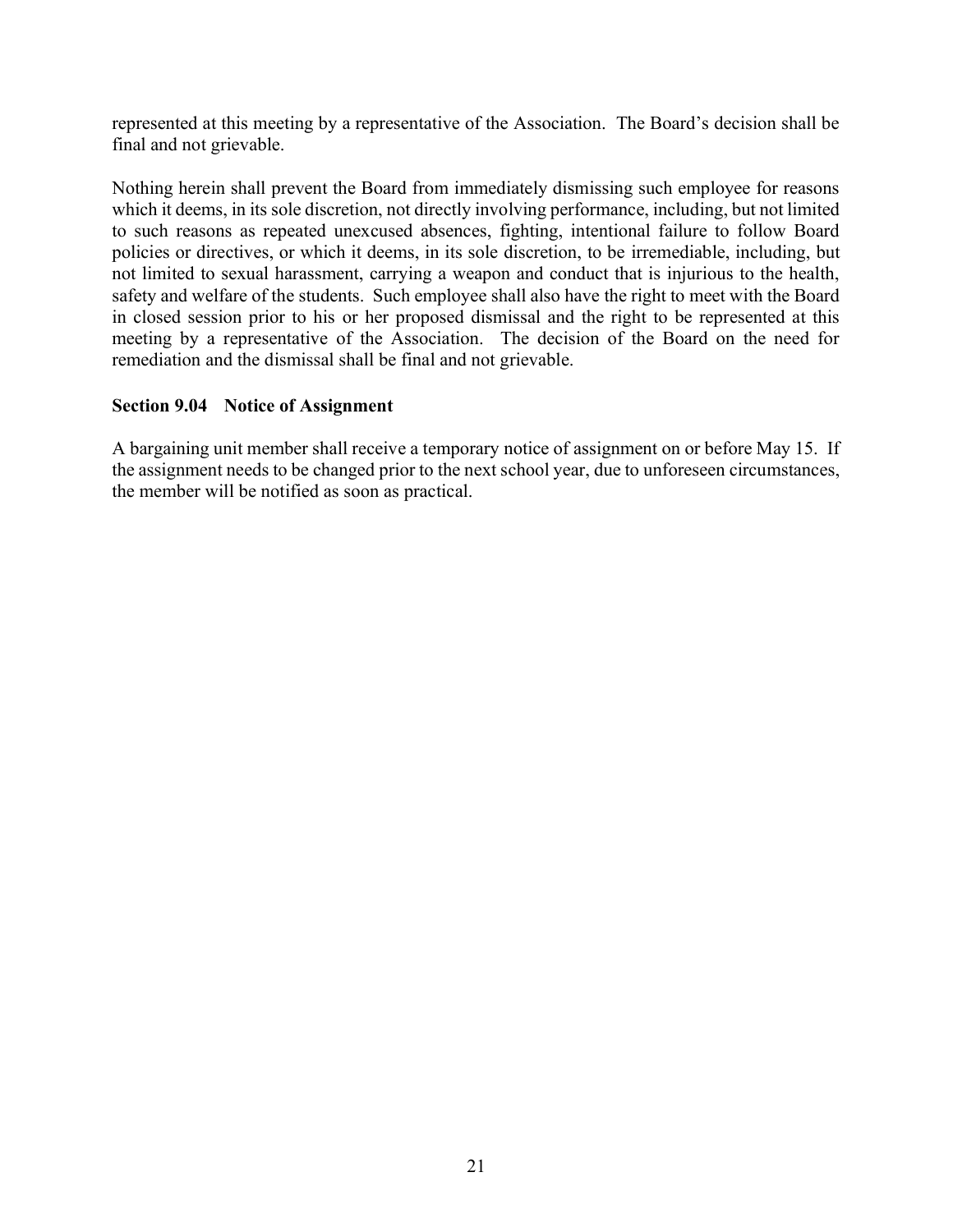# **Article X. EVALUATION**

#### <span id="page-25-1"></span><span id="page-25-0"></span>**Section 10.01 Evaluation Committee**

Evaluation instruments will be created and reviewed by the Evaluation Committee which shall meet at least annually. The committee shall be comprised of an equal number of representatives from the Association and Administration, with each having no fewer than two (2) and no more than three (3) representatives.

#### <span id="page-25-2"></span>**Section 10.02 Evaluation Requirements**

Upon hiring, the Administration shall provide new hires a copy of the applicable evaluation instrument. The evaluation instrument shall be made available on the District's website.

Employees will be evaluated annually within the first three calendar years of employment, after which they will be evaluated at least once every three (3) years. If performance issues are noted Administration may accelerate the evaluation cycle. Any such accelerated evaluation cycle will be communicated to MESP leadership.

The Supervisor shall discuss the evaluation with the employee in the post-evaluation conference. If a teacher assists in the evaluation of a member that teacher may attend the post-evaluation conference at the request of either the Supervisor or Employee.

The employee may provide written comments on the evaluation form, and submit it to the Supervisor within five (5) days of the conference. Employees are required to acknowledge receipt of the evaluation in writing. The employee's signature indicates a review of the completed evaluation and does not in any way signify agreement with any position or all of its contents. Failure to acknowledge receipt shall constitute insubordination which will be subject to disciplinary process.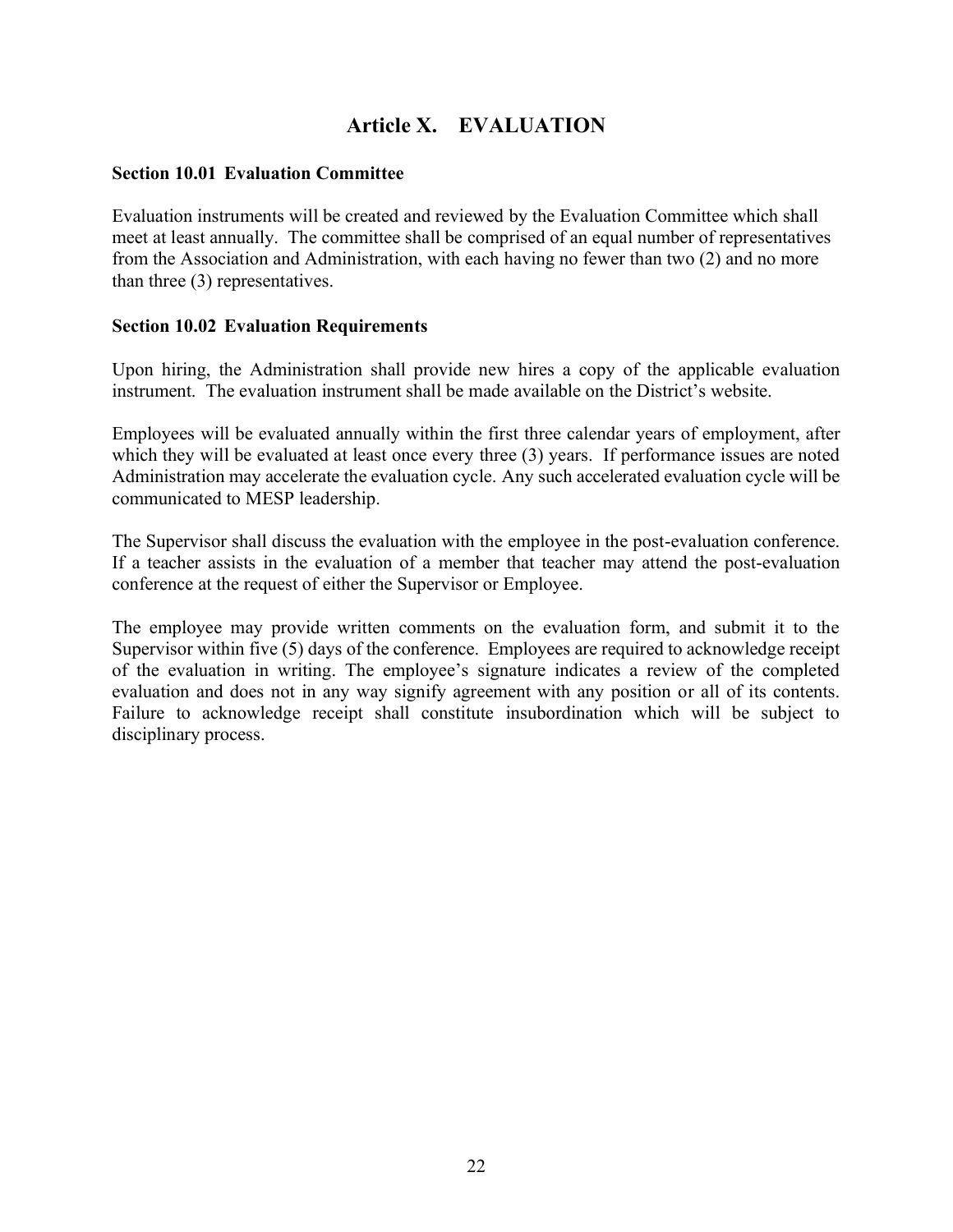# **Article XI. COMPENSATION AND RELATED PROVISIONS**

#### <span id="page-26-1"></span><span id="page-26-0"></span>**Section 11.01 Pay Dates**

Payroll checks will be issued every other Friday. If Friday is a legal holiday or school is not in session, checks will be distributed on Thursday. During the summer months, paychecks may be picked up on Thursday at the District Business Office between 9:00am and 12:00pm or they will be mailed on Thursday afternoon. See Appendix A for list of "pay dates" which is attached.

#### <span id="page-26-2"></span>**Section 11.02 Salary**

The salary rates and increases are set forth in Appendix B which is attached.

#### <span id="page-26-3"></span>**Section 11.03 Life Insurance**

The Board shall purchase life insurance in the amount of \$40,000 for each support staff member covered by this Agreement.

#### <span id="page-26-4"></span>**Section 11.04 Health Insurance**

The Board of Education and Association shall form an insurance committee to research and discuss Medical, Dental, and Vision insurance issues and plans. The insurance committee shall be comprised of a balance between the administration and members of the MEEA and MESP. Minimally four (4) individuals will be chosen by the Superintendent and four (4) members of the Association to be appointed by the Association Presidents. As long as the district is self-insured, the committee will establish and manage a reserve account as defined below. Decisions regarding Medical, Dental, and Vision insurance coverage, including but not limited to: co-payment charges, maintenance of the reserve fund, deductibles, co-insurance charges, insurance premiums, insurance providers, and plan types shall be made by the committee and presented to the Board of Education and Association for final approval, modification, or rejection by no later than December 1 of each insurance year (i.e. calendar year).

For all full-time employees, the Board shall contribute 90% of the full cost of the monthly insurance premiums for Single Medical, Dental and Vision coverage. The balance of the cost of said insurance shall be paid by the teacher covered. The Board shall contribute 90% of Family Medical, Dental and Vision coverage for employees hired on or before the 03-04 school year. The balance of the cost of said insurance shall be paid by the employee covered. For the 2020 and 2021 calendar years, after the insurance premiums have been established each year, the share of the annual premiums paid by each of the full time employees shall be reduced by \$500.00.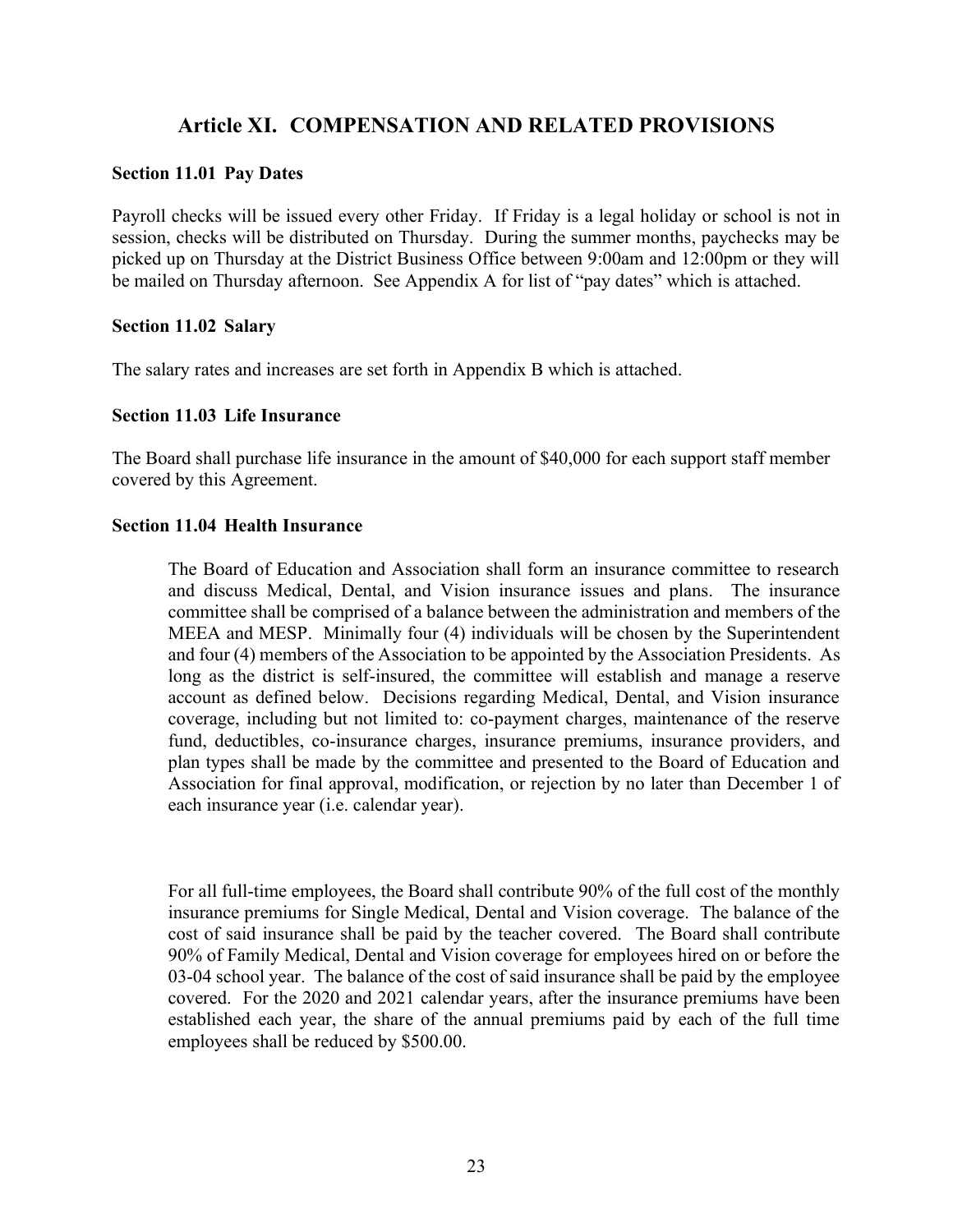Employees hired after the 03-04 school year who elect Family Medical, Dental and Vision insurance may only receive 90% of the cost of Family Medical, Dental, and Vision insurance after the satisfaction of certain criteria as specified below:

| Staff hired 2004-2005    | Employee pays 40% of cost of family insurance and Board<br>pays remaining 60% of cost of family insurance for 1 year   |
|--------------------------|------------------------------------------------------------------------------------------------------------------------|
| Hired 2005-2006          | Employee pays 40% of cost of family insurance and Board<br>pays remaining 60% of cost of family insurance for 2 years  |
| Hired 2006-2007          | Employee pays 40% of cost of family insurance and Board<br>pays remaining 60% cost of family insurance for 3 years     |
| Hired 2007-2008 or later | Employee pays 40% of cost of family insurance and<br>Board pays remaining 60% cost of family insurance for 5<br>years. |

# <span id="page-27-0"></span>**Section 11.05 Paid Holidays**

Paid holidays apply to twelve-month employees only. Accordingly, in this section, the term employees shall only refer to twelve-month employees. All employees shall receive twelve (12) paid holidays that shall be established each year with the approval of the school calendar. Holidays normally will include the following:

New Year's Day Martin Luther King Jr.'s Birthday President's Day Good Friday Memorial Day Independence Day Labor Day Columbus Day Thanksgiving Day Friday after Thanksgiving Christmas Eve Christmas Day

In addition, twelve month employees will have four (4) days considered non-paid days off, which normally include New Year's Eve and the day after Christmas if it lands on a normal work day. The remaining two days shall be determined when the school calendar if finalized.

If Independence Day, Christmas Day, or New Year's Day falls on either a Saturday or Sunday, either the preceding Friday or following Monday shall be declared a holiday for employees.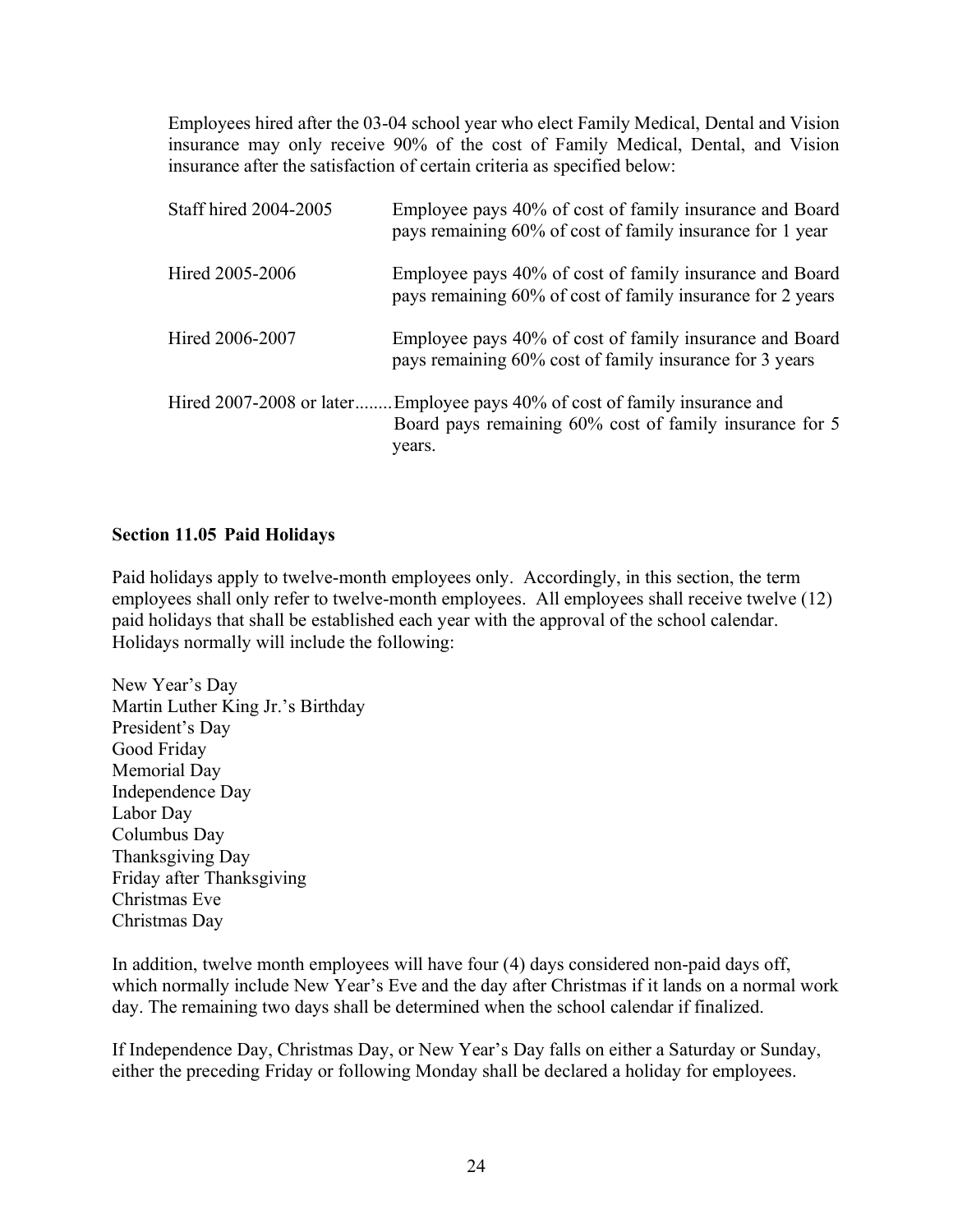The Board may require employees to work on these holidays during an emergency or for the continued operation or maintenance of it facilities.

### <span id="page-28-0"></span>**Section 11.06 Retirement**

Employees with at least ten (10) years of consecutive service to the District will receive a longevity stipend of \$250 for every year of service upon board approved retirement from the District. To be eligible for this stipend, the employee must give the Board a minimum of two (2) months' notice. Employees should contact the Human Resources Department for the necessary forms to initiate retirement.

In addition, employees who retire from the District under this provision shall receive \$35per day for each unused sick day not reported to the Illinois Municipal Retirement Fund.

### <span id="page-28-1"></span>**Section 11.07 Licensure Reimbursement**

The District will provide up to \$75.00 per year to reimburse employees covered by this Agreement for the cost of any license or registration required for employment other than the Professional Educator License issued by the Illinois State Board of Education.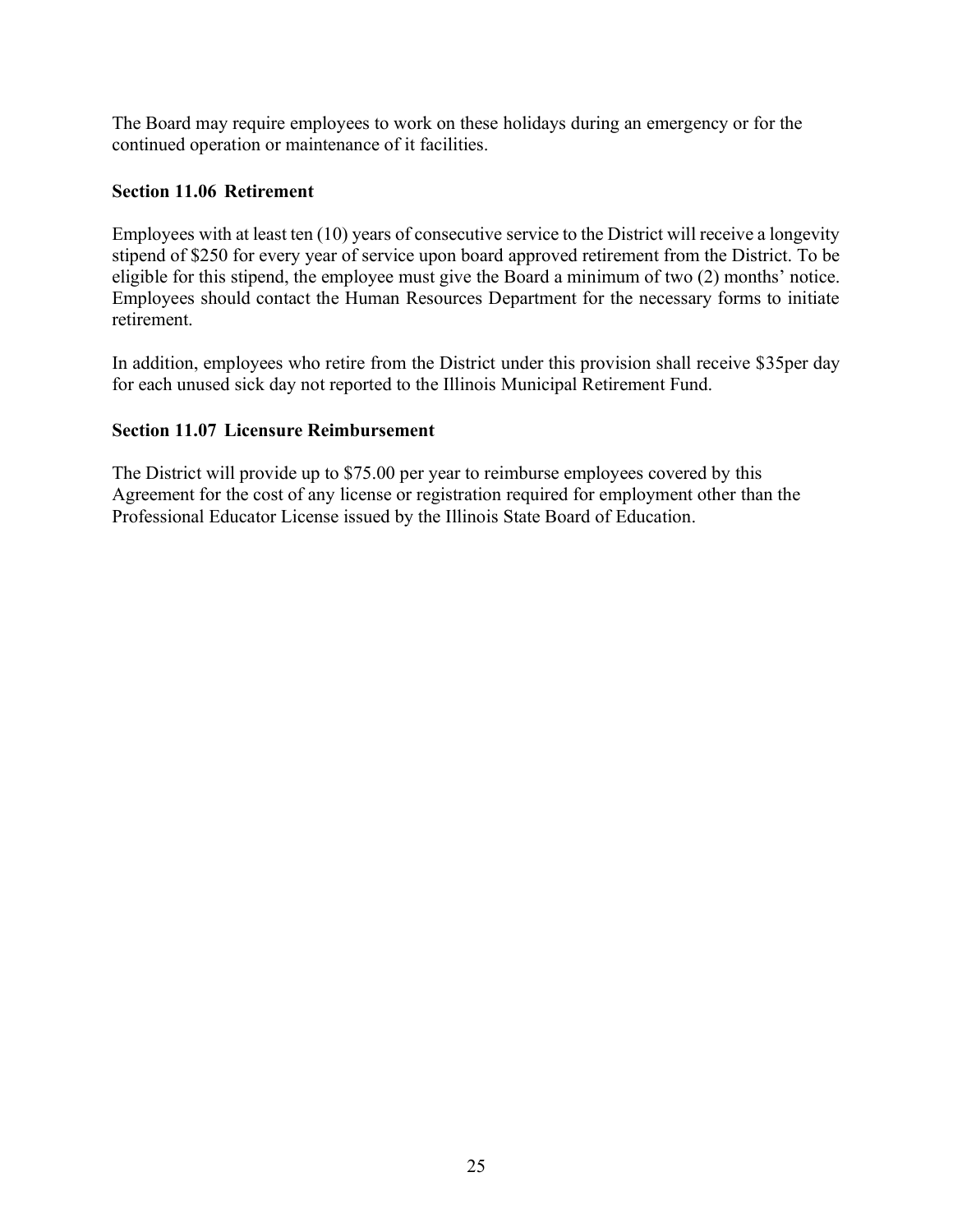# <span id="page-29-0"></span>**Article XII. AGREEMENT**

#### <span id="page-29-1"></span>**Section 12.01 Complete Understanding**

The terms and conditions set forth in this Agreement represent the full and complete understanding and commitment between the parties hereto. The terms and conditions may be altered, changed, added to, deleted from, or modified only through the voluntary, mutual consent of the parties in a written amendment.

### <span id="page-29-2"></span>**Section 12.02 Severability**

If any provision of this Agreement should be found contrary to law or by a court of competent jurisdiction, such provision or application will be deemed invalid but all other provisions hereof not affected by such invalidation will continue in full force and effect.

#### <span id="page-29-3"></span>**Section 12.03 Printing of Agreement**

Within thirty (30) days after the Agreement is signed by both the Board and the Association, the Board shall have a copy of this Agreement prepared for each employee and shall deliver the same to the Association for the distribution to each employee in the District. In addition, the Board shall provide twenty (20) copies of the Agreement without charge to the Association.

#### <span id="page-29-4"></span>**Section 12.04 No Strike**

The Association, its officers, agents and the employees shall not engage in a strike, work stoppage, slow-down, picketing, or other concerted action or refuse or fail to fully and faithfully perform job functions and responsibilities or otherwise interfere with the operations of the District during the term of this Agreement, including compliance with the request of other labor organizations to engage in such activity.

The employer agrees that, for the duration of this Agreement, it will not engage in a lockout of the employees of this unit provided they do not engage in any of the above activities.

#### <span id="page-29-5"></span>**Section 12.05 Duration of Agreement**

This Agreement shall be in effect on the date of its execution on and shall continue in full force and effect through June 30, 2024.

#### <span id="page-29-6"></span>**Section 12.06 Execution of Agreement**

**IN WITNESS WHEREOF**, the parties have executed this amended Agreement by their duly authorized representatives.

Dated this 18th day of November, 2019.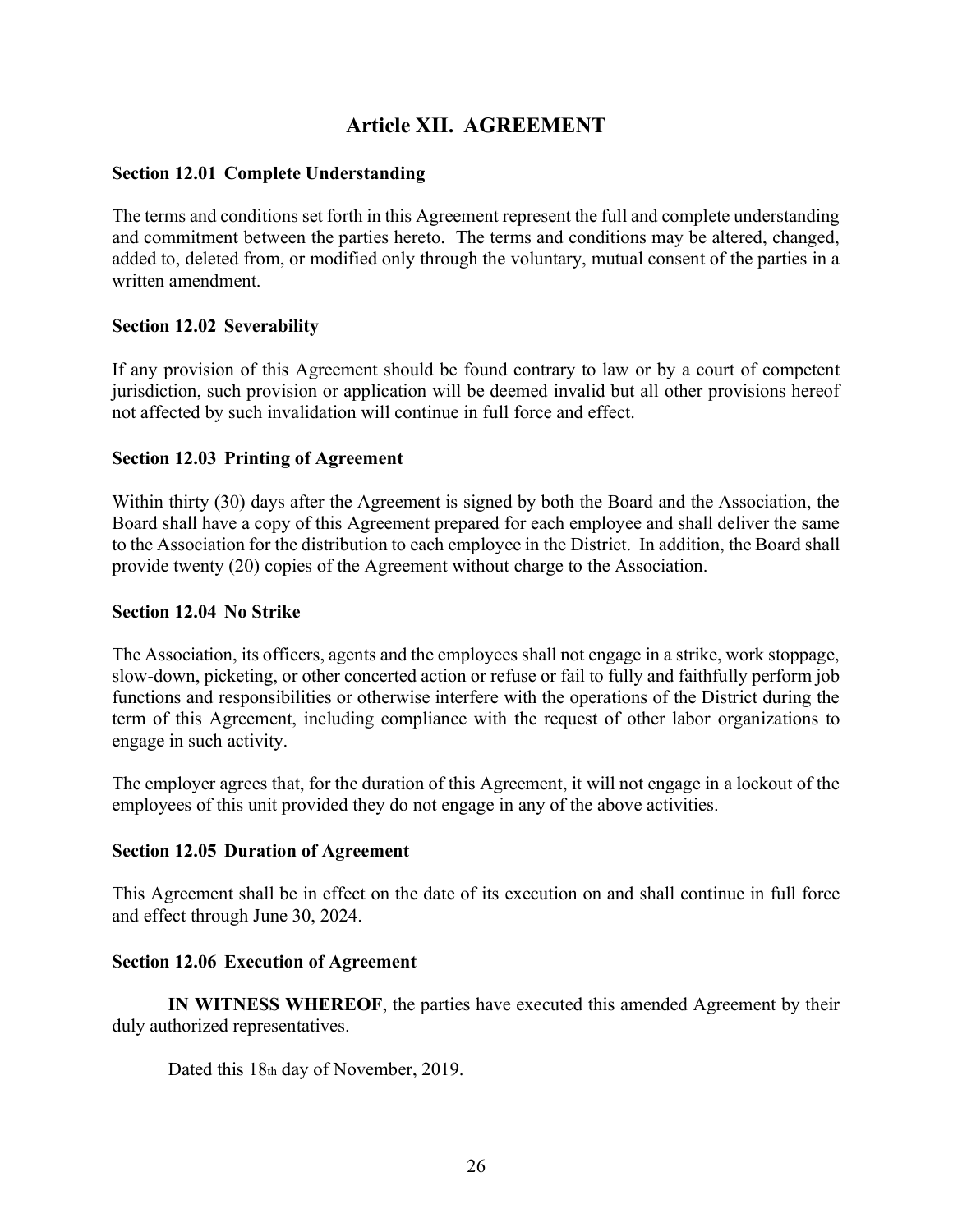#### **FOR THE**

#### **BOARD OF EDUCATION OF DISTRICT NO. 201**

 $\triangle$  ES atom  $\frac{2}{\sqrt{2}}$ 

**ATTEST:** 

Secretary

Ratified:  $\frac{\sqrt{1-\sqrt{2}-19}}{(Date)}$ 

**FOR THE** 

#### **MINOOKA ELEMENTÁRY** SUPPORT PROFESSIONALS IEA/NEA

lar  $\smash{\smash{\bigcup}}$ President

**ATTEST:** 

Secretary Ratified: (Date)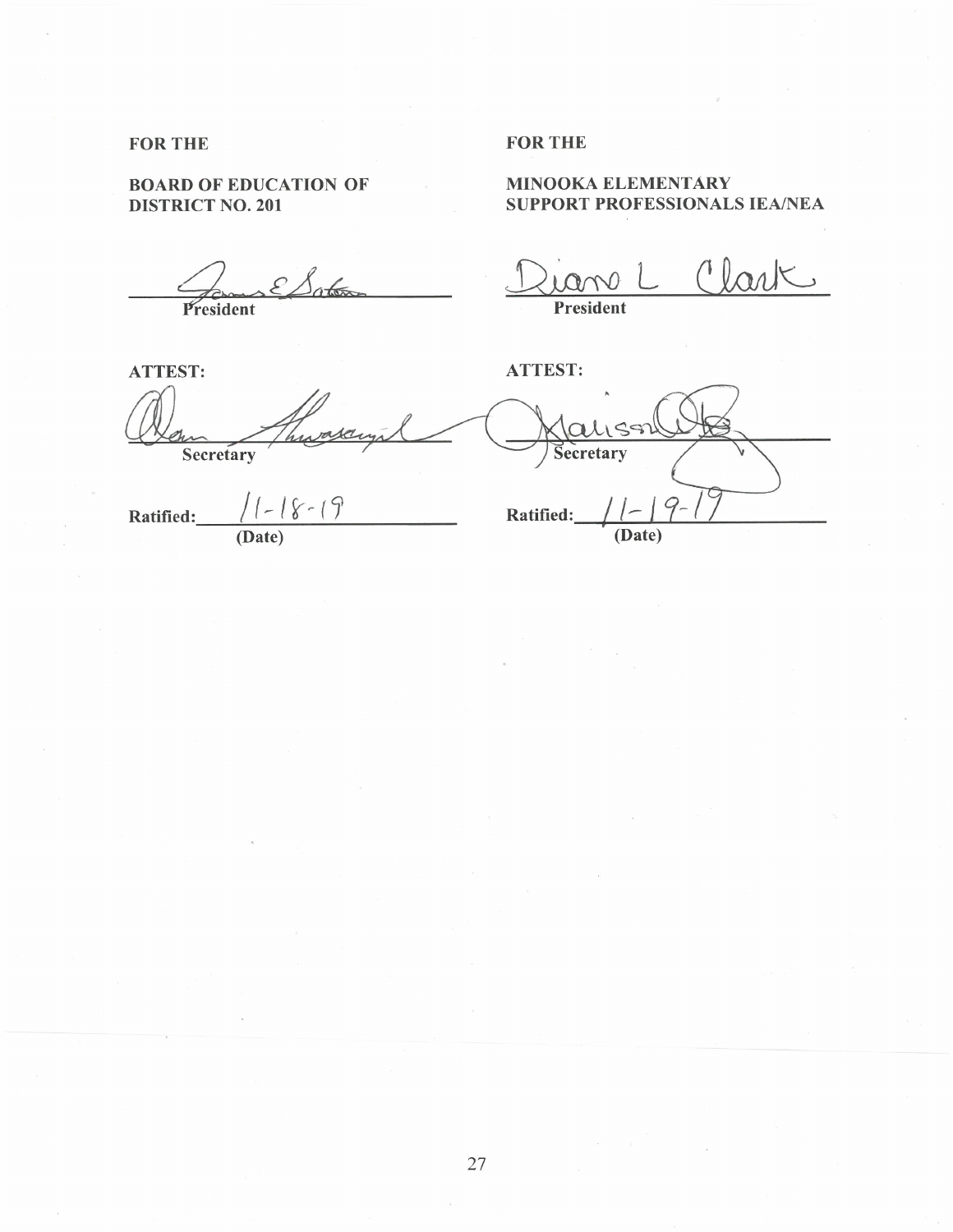# <span id="page-31-0"></span>**APPENDIX A – STARTING HOURLY RATES AND ANNUAL COMPENSATION ADJUSTMENTS**

|                          | Starting<br>Rates |         |         |         |         |
|--------------------------|-------------------|---------|---------|---------|---------|
| <b>Employee Category</b> | 2019-20           | 2020-21 | 2021-22 | 2022-23 | 2023-24 |
|                          | \$                | \$      | S       | \$      | S       |
| <b>Aides</b>             | 13.00             | 13.00   | 14.00   | 15.00   | 16.00   |
|                          | \$                | \$      | \$      | \$      |         |
| <b>Associates</b>        | 17.50             | 17.50   | 18.50   | 19.50   | 20.50   |
|                          | \$                | \$      | \$      | \$      |         |
| <b>Secretarial</b>       | 13.50             | 13.50   | 14.50   | 15.50   | 16.50   |
|                          | \$                | \$      | \$      | \$      |         |
| <b>Custodial</b>         | 13.50             | 13.50   | 14.50   | 15.50   | 16.50   |
|                          | \$                | \$      | \$      | \$      |         |
| <b>Nurses</b>            | 26.00             | 26.00   | 27.00   | 28.00   | 29.00   |
|                          | \$                | \$      | \$      | \$      | \$      |
| <b>Technology</b>        | 17.50             | 17.50   | 18.50   | 19.50   | 20.50   |
|                          | \$                | \$      | \$      | \$      |         |
| Cafeteria                | 12.00             | 12.00   | 13.00   | 14.00   | 15.00   |

|                          | Annual Increases |         |         |         |         |
|--------------------------|------------------|---------|---------|---------|---------|
| <b>Employee Category</b> | 2019-20          | 2020-21 | 2021-22 | 2022-23 | 2023-24 |
| <b>Aides</b>             | 6%               | 4%      | 4%      | 4%      | 4%      |
| <b>Associates</b>        | 6%               | 4%      | 4%      | 4%      | 4%      |
| <b>Secretarial</b>       | 6%               | 4%      | 4%      | 4%      | 4%      |
| <b>Custodial</b>         | 6%               | 4%      | 4%      | 4%      | 4%      |
| <b>Nurses</b>            | 6%               | 4%      | 4%      | 4%      | 4%      |
| <b>Technology</b>        | 6%               | 4%      | 4%      | 4%      | 4%      |
| Cafeteria                | 6%               | 4%      | 4%      | 4%      | 4%      |

**Each bargaining unit employee that has been in their position for at least 60 days will receive an increase to their hourly rate on July 1st as shown on the schedule. The starting rates shall be the minimum rate paid to any employee in that category. In the event that the starting rate increases higher than the calculated rate of existing employee(s) with at least one year of service, the rate for the existing employees shall be increased to the new starting rate plus \$0.50.**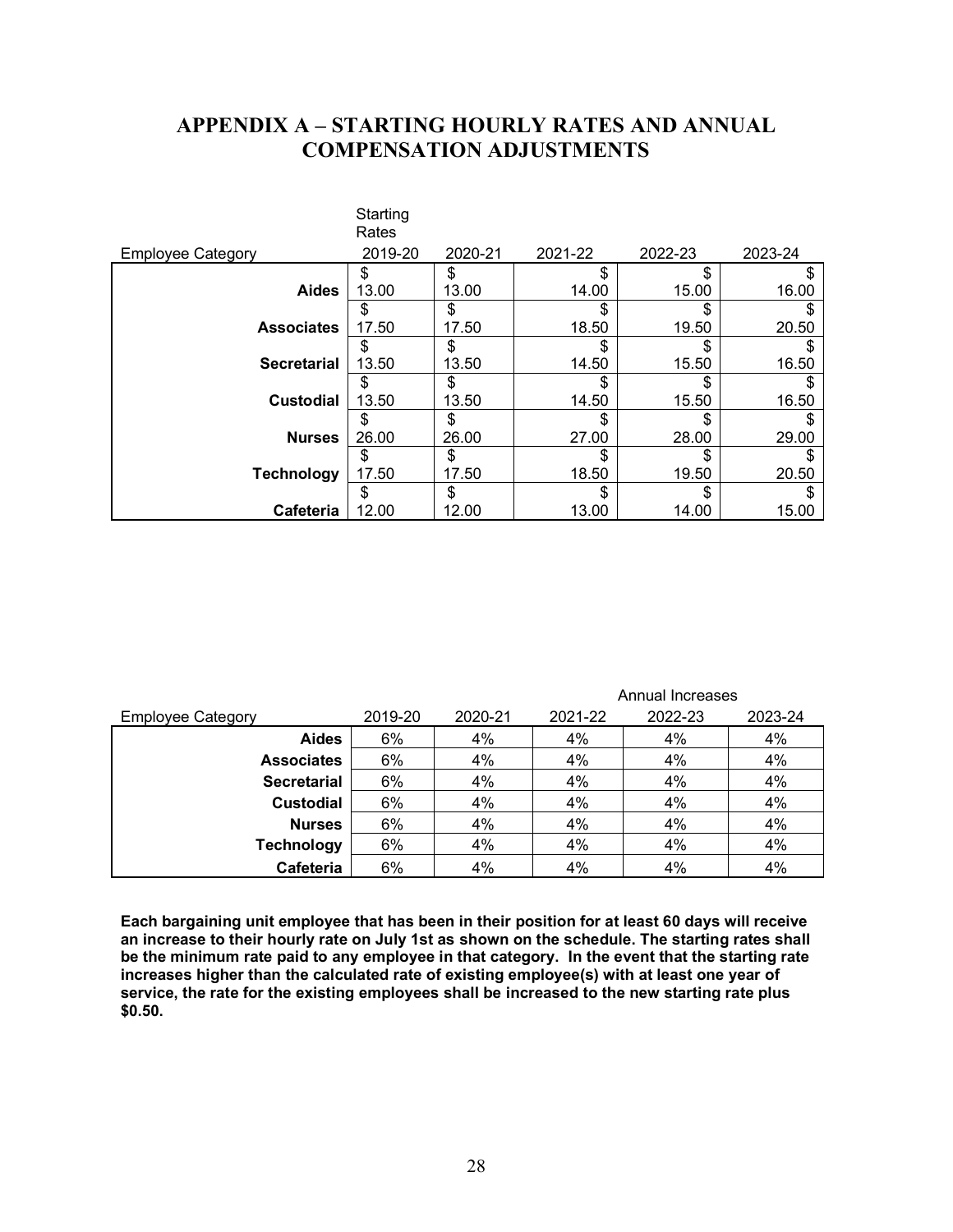# **APPENDIX B – ANTICIPATED PAY DATES**

<span id="page-32-0"></span>

| 2019-2020        | 2020-2021        | 2021-2022  | 2022-2023        | 2023-2024        |
|------------------|------------------|------------|------------------|------------------|
| <b>Pay Dates</b> | <b>Pay Dates</b> | Pay Dates  | <b>Pay Dates</b> | <b>Pay Dates</b> |
| 9/6/2019         | 9/4/2020         | 9/3/2021   | 9/2/2022         | 9/1/2023         |
| 9/20/2019        | 9/18/2020        | 9/17/2021  | 9/16/2022        | 9/15/2023        |
| 10/4/2019        | 10/2/2020        | 10/1/2021  | 9/30/2022        | 9/29/2023        |
| 10/18/2019       | 10/16/2020       | 10/15/2021 | 10/14/2022       | 10/13/2023       |
| 11/1/2019        | 10/30/2020       | 10/29/2021 | 10/28/2022       | 10/27/2023       |
| 11/15/2019       | 11/13/2020       | 11/12/2021 | 11/11/2022       | 11/10/2023       |
| 11/29/2019       | 11/27/2020       | 11/26/2021 | 11/25/2022       | 11/24/2023       |
| 12/13/2019       | 12/11/2020       | 12/10/2021 | 12/9/2022        | 12/8/2023        |
|                  |                  |            |                  |                  |
| 12/27/2019       | 12/25/2020       | 12/24/2021 | 12/23/2022       | 12/22/2023       |
| 1/10/2020        | 1/8/2021         | 1/7/2022   | 1/6/2023         | 1/5/2024         |
| 1/24/2020        | 1/22/2021        | 1/21/2022  | 1/20/2023        | 1/19/2024        |
| 2/7/2020         | 2/5/2021         | 2/4/2022   | 2/3/2023         | 2/2/2024         |
| 2/21/2020        | 2/19/2021        | 2/18/2022  | 2/17/2023        | 2/16/2024        |
| 3/6/2020         | 3/5/2021         | 3/4/2022   | 3/3/2023         | 3/1/2024         |
| 3/20/2020        | 3/19/2021        | 3/18/2022  | 3/17/2023        | 3/15/2024        |
| 4/3/2020         | 4/2/2021         | 4/1/2022   | 3/31/2023        | 3/29/2024        |
| 4/17/2020        | 4/16/2021        | 4/15/2022  | 4/14/2023        | 4/12/2024        |
| 5/1/2020         | 4/30/2021        | 4/29/2022  | 4/28/2023        | 4/26/2024        |
| 5/15/2020        | 5/14/2021        | 5/13/2022  | 5/12/2023        | 5/10/2024        |
| 5/29/2020        | 5/28/2021        | 5/27/2022  | 5/26/2023        | 5/24/2024        |
| 6/12/2020        | 6/11/2021        | 6/10/2022  | 6/9/2023         | 6/7/2024         |
| 6/26/2020        | 6/25/2021        | 6/24/2022  | 6/23/2023        | 6/21/2024        |
| 7/10/2020        | 7/9/2021         | 7/8/2022   | 7/7/2023         | 7/5/2024         |
| 7/24/2020        | 7/23/2021        | 7/22/2022  | 7/21/2023        | 7/19/2024        |
| 8/7/2020         | 8/6/2021         | 8/5/2022   | 8/4/2023         | 8/2/2024         |
| 8/21/2020        | 8/20/2021        | 8/19/2022  | 8/18/2023        | 8/16/2024        |